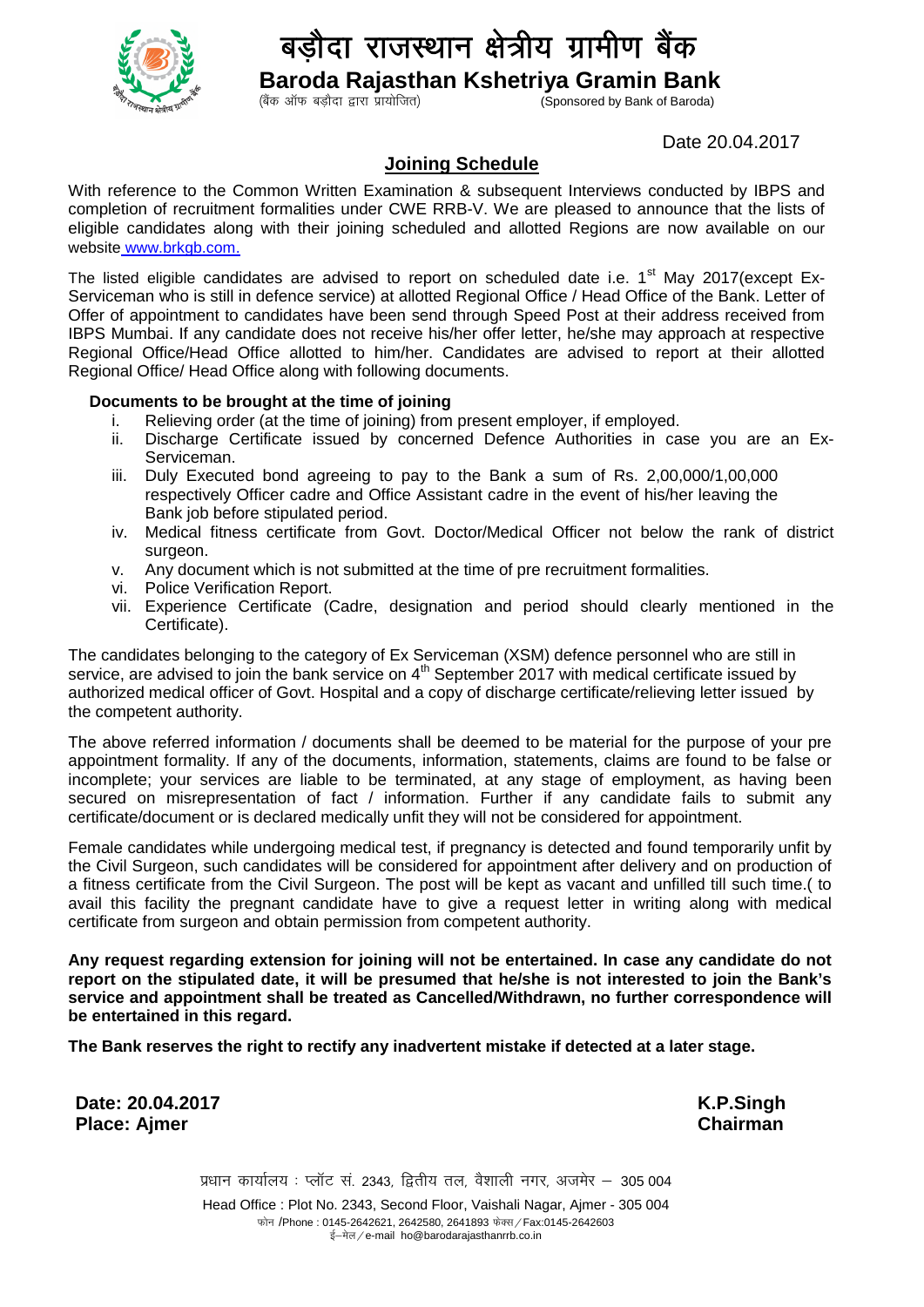|                | <b>LAW OFFICER SCALE-II</b> |                                            | Proposed Joining Date - 01-05-2017 |                                                                                        |
|----------------|-----------------------------|--------------------------------------------|------------------------------------|----------------------------------------------------------------------------------------|
| Sr.            | Roll No.                    | <b>Name</b>                                | <b>Alloted Region</b>              | <b>Address</b>                                                                         |
|                |                             | 2685090136 RAVINDRA SINGH POONIA           | HO                                 | Plot No 2343, Near Urban Hat Bazar, Vaishali                                           |
| 2              |                             | 2645130623 MEDHA AGARWAL                   | HO                                 | Nagar, Ajmer                                                                           |
|                |                             | <b>AGRICULTURAL OFFICER SCALE-II</b>       |                                    | Proposed Joining Date - 01-05-2017                                                     |
| Sr.            | Roll No.                    | <b>Name</b>                                | <b>Alloted Region</b>              | <b>Address</b>                                                                         |
| 1              |                             | 1648130108 DEEPAK CHAHAL                   | Alwar                              | 13, Lajpat Nagar, Scheme No-2, Alwar-301001                                            |
| 2              | 1508010379                  | NARESHKUMAR KHEMCHANDBHAI<br><b>RATHOD</b> | Banswara                           | 1st Floor Khaddi Flex Building, Housing Board<br>Tiraha, Udaipur Road, Banswara-327001 |
| 3              |                             | 2648090741 ANIL NAGAR                      | Bharatpur                          | 1, Krishnanagar, Bharatpur-321001                                                      |
| 4              |                             | 2668130106 DEEPAK GAUTAM                   | <b>Bhilwara</b>                    | Lokpeeda Complex, Sector 8, R.C. Vyas Colony,<br>Bhilwara-311001                       |
| 5              |                             | 2648090744 MAHESH KUMAR                    | Churu                              | Khemka Bhawan, Station Road, Churu-331001                                              |
| 6              |                             | 2678010102 PUSHPENDRA KUMAR MORYA          | Jhunjhunu                          | Mandawa Mor, Jhunjhunu- 333001                                                         |
| 7              |                             | 2998130974 GAURAV GUPTA                    | Neem Ka Thana                      | Plot No-130, Ward No-15, Near Gaushala, Khetri<br>Road, Neem Ka Thana-332713           |
| 8              |                             | 2648090734 RAMAWATAR YADAV                 | Sawaimadhopur                      | 2, Balmandir Colony, Tonk Road,<br>Sawaimadhopur-322001                                |
| 9              | 2648090729 VIVEK            |                                            | Sikar                              | Opposite Khatiko Ki Pyau, Fatehpur Road, Sikar-<br>332001                              |
|                |                             | <b>GENERAL BANKING OFFICER SCALE-II</b>    |                                    | Proposed Joining Date - 01-05-2017                                                     |
| Sr.            | Roll No.                    | <b>Name</b>                                | <b>Alloted Region</b>              | <b>Address</b>                                                                         |
| 1              |                             | 1312130083 GAURAV GUPTA                    | Alwar                              |                                                                                        |
| $\overline{2}$ |                             | 2642130303 ROHIT SHARMA                    | Alwar                              |                                                                                        |
| 3              |                             | 2682130051 HITESH GAUR                     | Alwar                              | 13, Lajpat Nagar, Scheme No-2, Alwar-301001                                            |
| 4              |                             | 2672010009 ARVIND BAHLAN                   | Alwar                              |                                                                                        |
| 5              |                             | 2602130052 PIYUSH GARG                     | Banswara                           |                                                                                        |
| 6              |                             | 2662090021 ANIL PATIDAR                    | Banswara                           |                                                                                        |
| 7              |                             | 2602090012 SIDDHARTH DHABHAI               | Banswara                           | 1st Floor Khaddi Flex Building, Housing Board                                          |
| 8              |                             | 2652090023 SHRAWAN RAM SARAN               | Banswara                           | Tiraha, Udaipur Road, Banswara-327001                                                  |
| 9              |                             | 2682090031 PRIYANSH SHEKHAR                | Banswara                           |                                                                                        |
| 10             |                             | 2922010016 MAHESH KUMAR MALVIYA            | Baran                              |                                                                                        |
| 11             |                             | 2642130260 PARTH SARTHI SHARMA             | Baran                              |                                                                                        |
| 12             |                             | 1752090004 SATISH JANGID                   | Baran                              | Kota Road, Baran-325205                                                                |
| 13             |                             | 2672130044 AJAY SINGH                      | Baran                              |                                                                                        |
| 14             |                             | 2672090016 SIMANT MAHLA                    | Baran                              |                                                                                        |
| 15             |                             | 2192010006 AMOL YADAVRAO UTKAR             | Bharatpur                          |                                                                                        |
| 16             |                             | 2642090123 DEVENDRA SINGH                  | Bharatpur                          |                                                                                        |
| 17             |                             | 2122010008 MANISH KABIR                    | Bharatpur                          | 1, Krishnanagar, Bharatpur-321001                                                      |
| 18             |                             | 1622090046 BHARAT SAINI                    | <b>Bharatpur</b>                   |                                                                                        |
| 19             |                             | 2602130050 NAVNEET LODHA                   | <b>Bhilwara</b>                    |                                                                                        |
| 20             |                             | 2642130256 SAURABHA PATHAK                 | <b>Bhilwara</b>                    | Lokpeeda Complex, Sector 8, R.C. Vyas Colony,                                          |
| 21             |                             | 2652130074 ABHIMANYU SINGH                 | <b>Bhilwara</b>                    | Bhilwara-311001                                                                        |
| 22             |                             | 2602130045 ASHOK KUMAR KAKWANI             | <b>Bhilwara</b>                    |                                                                                        |
| 23             |                             | 2672090020 VIJAY KUMAR SWAMI               | Chittorgarh                        |                                                                                        |
| 24             |                             | 2662130026 ANURAG CHATURVEDI               | Chittorgarh                        |                                                                                        |
| 25             |                             | 2642010041 SUNIL KUMAR RAMAN               | Chittorgarh                        | Rajeev Colony, Meera Market, Chittorgarh-                                              |
| 26             |                             | 2662050004 RAKESH MEENA                    | Chittorgarh                        | 312001                                                                                 |
| 27             |                             | 2622130007 NEELAM KUMARI AGRAWAL           | Chittorgarh                        |                                                                                        |
|                |                             |                                            |                                    |                                                                                        |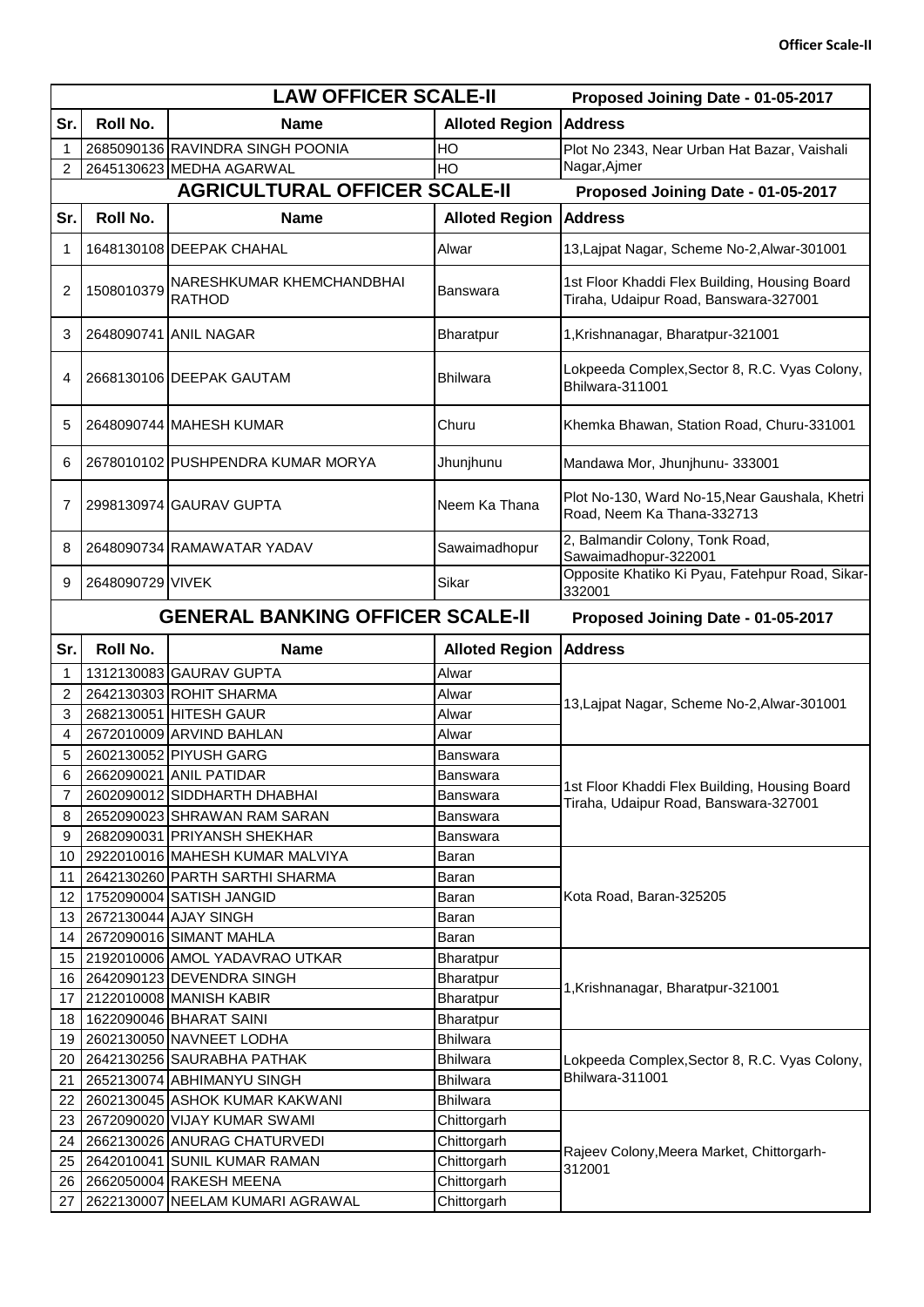| 28              | 2612050013 SUMEET KUMAR MEENA      | Churu         |                                                                              |
|-----------------|------------------------------------|---------------|------------------------------------------------------------------------------|
| 29              | 2612090029 SANJAY KUMAR            | Churu         | Khemka Bhawan, Station Road, Churu-331001                                    |
| 30              | 2642130290 MANISH KUMAR KHANDELWAL | Churu         |                                                                              |
| 31              | 2692010044 MANOJ KUMAR VERMA       | Churu         |                                                                              |
| 32              | 2602130039 DHRUB NARAYAN JHA       | HO            |                                                                              |
| 33              | 2602130049 AMIT SHRIVASTAVA        | HO            | Plot No 2343, Near Urban Hat Bazar, Vaishali                                 |
| 34              | 2642130257 MOHIT KHATRI            | HO            | Nagar, Ajmer                                                                 |
| 35              | 2642090110 PRAMOD KUMAR            | HO            |                                                                              |
| 36              | 2672090013 MANOJ KUMAR SONI        | Jhunjhunu     |                                                                              |
| 37              | 2682130058 SHRAVAN MATHUR          | Jhunjhunu     | Mandawa Mor, Jhunjhunu-333001                                                |
| 38              | 2642050053 KUBER SINGH MEENA       | Jhunjhunu     |                                                                              |
| 39              | 2612050011 ASHOK MEENA             | Jhunjhunu     |                                                                              |
| 40              | 2652130090 PRABHANJAN DWIVEDI      | Kota          |                                                                              |
| 41              | 2662050012 NIRMALA KUMARI MEENA    | Kota          | 9, A-B, Jhalawar Road, Near Chhawani Flyover,                                |
| 42              | 1432050083 MAMTA SHARMA            | Kota          | Kota-324007                                                                  |
| 43              | 2662090018 MANISH RATHOR           | Kota          |                                                                              |
| 44              | 2662010001 DEEPAK VERMA            | Neem Ka Thana |                                                                              |
| 45              | 2542010007 RAJINDER SINGH          | Neem Ka Thana | Plot No-130, Ward No-15, Near Gaushala, Khetri<br>Road, Neem Ka Thana-332713 |
| 46              | 2602090010 MANISH KUMAR CHOUHAN    | Neem Ka Thana |                                                                              |
| 47              | 2672130049 RAKESH SHARMA           | Sawaimadhopur |                                                                              |
| 48              | 2612090032 AMIT YADAV              | Sawaimadhopur | 2, Balmandir Colony, Tonk Road,                                              |
| 49              | 1582090034 BABU LAL JAT            | Sawaimadhopur | Sawaimadhopur-322001                                                         |
| 50              | 2612130033 GAURAV AVASTHI          | Sawaimadhopur |                                                                              |
| 51              | 2682130074 SHUBHAM MALOO           | Sikar         |                                                                              |
| 52              | 2642130251 MANISH GOYAL            | Sikar         |                                                                              |
| 53 <sub>1</sub> | 2642090153 PREET PAL SINGH         | Sikar         | Opposite Khatiko Ki Pyau, Fatehpur Road, Sikar-<br>332001                    |
| 54              | 2602130047 ARUN KHANDELWAL         | Sikar         |                                                                              |
|                 | 55 2642130163 UMESH MAHESHWARI     | Sikar         |                                                                              |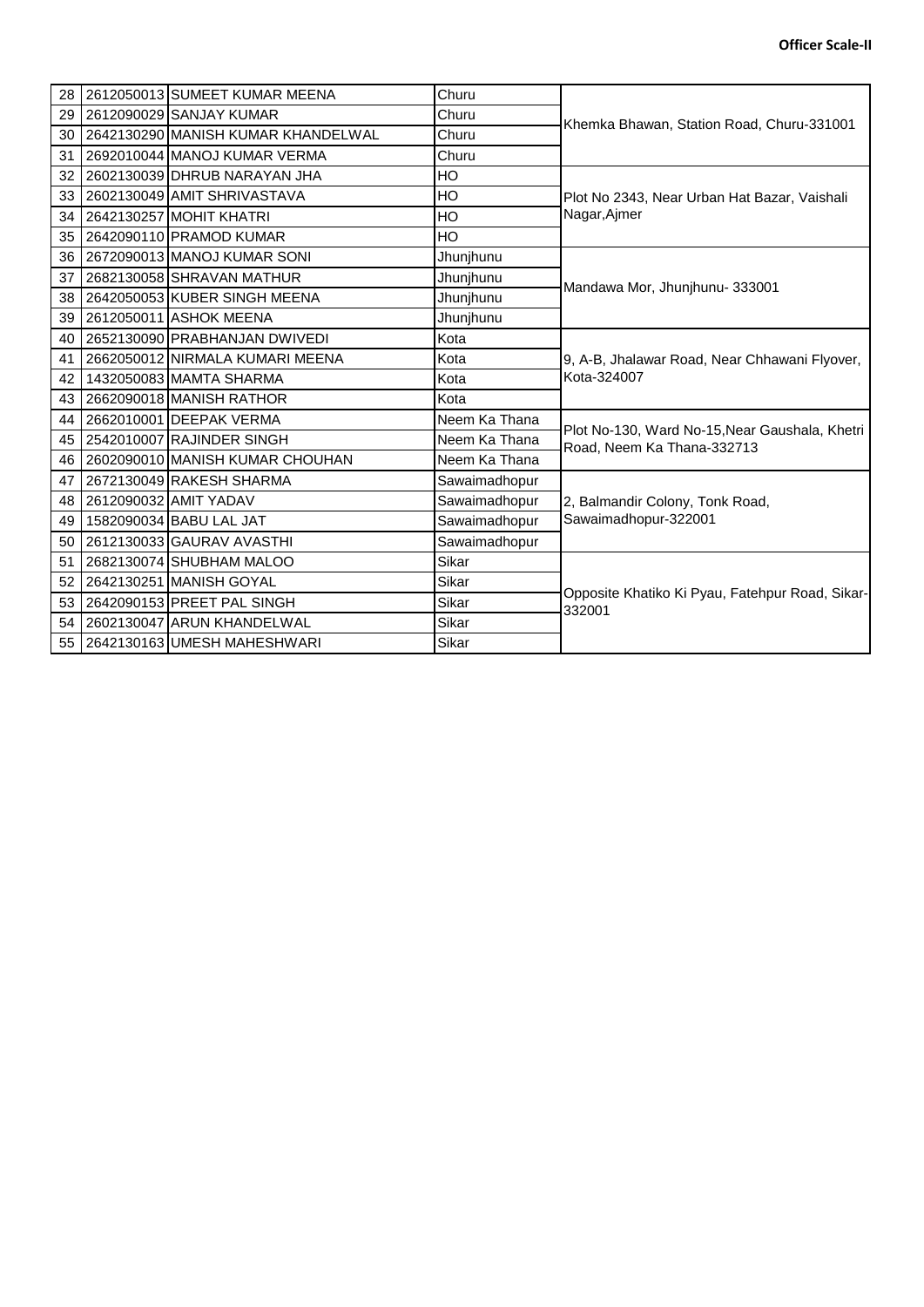| Sr.<br>Roll No.<br><b>Alloted Region</b><br><b>Address</b><br><b>Name</b><br>2611134013 JYOTI GUPTA<br>Alwar<br>1<br>$\overline{c}$<br>3311136249 SHYAMA GARG<br>Alwar<br>3<br>2611135433 SWEETY GUPTA<br>Alwar<br>2641094808 SARITA YADAV<br>4<br>Alwar<br>2611011463 SHIVA<br>5<br>Alwar<br>6<br>3311095781 MUKESH KUMAR CHOUDHARY<br>Alwar<br>2611130590 NIDHI GARG<br>7<br>Alwar<br>3321139695 MEGHA BADAYA<br>Alwar<br>8<br>9<br>2661012376 UMESH KUMAR<br>Banswara<br>3321096396 VIKASH PUNIA<br>10<br>Banswara<br>2641019486 AVADHESH BAIRWA<br>11<br>Banswara<br>2681132885 AKSHAY VIJAYVERGIYA<br>12<br>Banswara<br>13<br>2621130219 RAHUL AGARWAL<br>Banswara<br>2681130900 VIRENDRA PAL SINGH BHATI<br>14<br>Banswara<br>1st Floor Khaddi Flex Building, Housing<br>Board Tiraha, Udaipur Road, Banswara-<br>15<br>2621130648 HARSHIT MEHTA<br>Banswara<br>327001<br>16<br>2641133411 ASHOK KUMAR SHARMA<br>Banswara<br>2671093955 SANDEEP KUMAR<br>17<br>Banswara<br>2671094077 PANKAJ YADAV<br>18<br>Banswara<br>2661133944 SALMAN KHAN<br>19<br>Banswara<br>2661092484 GIRJESH RATHORE<br>20<br>Banswara<br>2671094644 LAKHAN SINGH<br>21<br>Banswara<br>22<br>3301134621 PARAG GUPTA<br>Baran<br>2671133674 NARENDER SINGH<br>23<br>Baran<br>3311018567 NARENDRA SINGH BALAI<br>24<br>Baran<br>3311058715 VISHRAM PRASAD MEENA<br>25<br>Baran<br>2671093937 AMILAL KASWAN<br>26<br>Baran<br>3311136859 SUBHASH KUMAR<br>27<br>Baran<br>Kota Road, Baran-325205<br>2671095407 MANOJ KUMAR SAINI<br>28<br>Baran<br>29<br>2671095272 DHARMENDRA KUMAR<br>Baran<br>3311136379 SURBHI PATHAK<br>30<br>Baran<br>2611095214 SAHIL SAINI<br>31<br>Baran<br>2651092960 KAILASH CHANDR MALI<br>Baran<br>32<br>2661130683 NAYAN SHARMA<br>Baran<br>33<br>34<br>2641098812 PRATEEK KUMAR<br>Bharatpur<br>2671094764 VIJAY SAINI<br>35<br>Bharatpur<br>2671090370 ARUN KASLIWAL<br>36<br>Bharatpur<br>2671090899 SANDEEP KUMAR<br>37<br>Bharatpur<br>2671092222 ANIL KUMAR<br>38<br>Bharatpur<br>3301099494 SANTOSH SHANKER PRASAD SINGH<br>39<br><b>Bharatpur</b><br>40<br>3321139823 ABHISHEK TIWARI<br>1, Krishnanagar, Bharatpur-321001<br>Bharatpur<br>2671094114 RAMESH KUMAR<br>41<br><b>Bharatpur</b><br>3321139954 GARIMA SHARMA<br>42<br>Bharatpur<br>3311011820 NIRMALA KUMARI RAIGAR<br>43<br>Bharatpur<br>3311018337 ASHWINI NAGARWAL<br>44<br>Bharatpur<br>45<br>3321133546 BHUPENDRA AGARWAL<br><b>Bharatpur</b><br>3321094100 SACHIN YADAV<br>46<br>Bharatpur<br>47<br>2611130451 BHUPENDRA KUMAR SHARMA<br><b>Bhilwara</b><br>3311018494 VINOD KUMAR VERMA<br><b>Bhilwara</b><br>48<br>49<br>2671092160 SACHIN SIRSWA<br><b>Bhilwara</b><br>Lokpeeda Complex, Sector 8, R.C. Vyas<br>Colony, Bhilwara-311001<br>2651132006 ALOK PANDEY<br>50<br>Bhilwara<br>51<br>2661132595 SHUBHAM AGARWAL<br><b>Bhilwara</b> |    | <b>Officer Scale-I</b> |  | (Proposed Joining Date 01-05-2017) |
|------------------------------------------------------------------------------------------------------------------------------------------------------------------------------------------------------------------------------------------------------------------------------------------------------------------------------------------------------------------------------------------------------------------------------------------------------------------------------------------------------------------------------------------------------------------------------------------------------------------------------------------------------------------------------------------------------------------------------------------------------------------------------------------------------------------------------------------------------------------------------------------------------------------------------------------------------------------------------------------------------------------------------------------------------------------------------------------------------------------------------------------------------------------------------------------------------------------------------------------------------------------------------------------------------------------------------------------------------------------------------------------------------------------------------------------------------------------------------------------------------------------------------------------------------------------------------------------------------------------------------------------------------------------------------------------------------------------------------------------------------------------------------------------------------------------------------------------------------------------------------------------------------------------------------------------------------------------------------------------------------------------------------------------------------------------------------------------------------------------------------------------------------------------------------------------------------------------------------------------------------------------------------------------------------------------------------------------------------------------------------------------------------------------------------------------------------------------------------------------------------------------------------------------------------------------------------------------------------------------------------------------------------------------------------------------------------------------------------------------------------------------------------------------------------------------------------------|----|------------------------|--|------------------------------------|
|                                                                                                                                                                                                                                                                                                                                                                                                                                                                                                                                                                                                                                                                                                                                                                                                                                                                                                                                                                                                                                                                                                                                                                                                                                                                                                                                                                                                                                                                                                                                                                                                                                                                                                                                                                                                                                                                                                                                                                                                                                                                                                                                                                                                                                                                                                                                                                                                                                                                                                                                                                                                                                                                                                                                                                                                                                    |    |                        |  |                                    |
|                                                                                                                                                                                                                                                                                                                                                                                                                                                                                                                                                                                                                                                                                                                                                                                                                                                                                                                                                                                                                                                                                                                                                                                                                                                                                                                                                                                                                                                                                                                                                                                                                                                                                                                                                                                                                                                                                                                                                                                                                                                                                                                                                                                                                                                                                                                                                                                                                                                                                                                                                                                                                                                                                                                                                                                                                                    |    |                        |  |                                    |
|                                                                                                                                                                                                                                                                                                                                                                                                                                                                                                                                                                                                                                                                                                                                                                                                                                                                                                                                                                                                                                                                                                                                                                                                                                                                                                                                                                                                                                                                                                                                                                                                                                                                                                                                                                                                                                                                                                                                                                                                                                                                                                                                                                                                                                                                                                                                                                                                                                                                                                                                                                                                                                                                                                                                                                                                                                    |    |                        |  |                                    |
| 13, Lajpat Nagar, Scheme No-2, Alwar-301001                                                                                                                                                                                                                                                                                                                                                                                                                                                                                                                                                                                                                                                                                                                                                                                                                                                                                                                                                                                                                                                                                                                                                                                                                                                                                                                                                                                                                                                                                                                                                                                                                                                                                                                                                                                                                                                                                                                                                                                                                                                                                                                                                                                                                                                                                                                                                                                                                                                                                                                                                                                                                                                                                                                                                                                        |    |                        |  |                                    |
|                                                                                                                                                                                                                                                                                                                                                                                                                                                                                                                                                                                                                                                                                                                                                                                                                                                                                                                                                                                                                                                                                                                                                                                                                                                                                                                                                                                                                                                                                                                                                                                                                                                                                                                                                                                                                                                                                                                                                                                                                                                                                                                                                                                                                                                                                                                                                                                                                                                                                                                                                                                                                                                                                                                                                                                                                                    |    |                        |  |                                    |
|                                                                                                                                                                                                                                                                                                                                                                                                                                                                                                                                                                                                                                                                                                                                                                                                                                                                                                                                                                                                                                                                                                                                                                                                                                                                                                                                                                                                                                                                                                                                                                                                                                                                                                                                                                                                                                                                                                                                                                                                                                                                                                                                                                                                                                                                                                                                                                                                                                                                                                                                                                                                                                                                                                                                                                                                                                    |    |                        |  |                                    |
|                                                                                                                                                                                                                                                                                                                                                                                                                                                                                                                                                                                                                                                                                                                                                                                                                                                                                                                                                                                                                                                                                                                                                                                                                                                                                                                                                                                                                                                                                                                                                                                                                                                                                                                                                                                                                                                                                                                                                                                                                                                                                                                                                                                                                                                                                                                                                                                                                                                                                                                                                                                                                                                                                                                                                                                                                                    |    |                        |  |                                    |
|                                                                                                                                                                                                                                                                                                                                                                                                                                                                                                                                                                                                                                                                                                                                                                                                                                                                                                                                                                                                                                                                                                                                                                                                                                                                                                                                                                                                                                                                                                                                                                                                                                                                                                                                                                                                                                                                                                                                                                                                                                                                                                                                                                                                                                                                                                                                                                                                                                                                                                                                                                                                                                                                                                                                                                                                                                    |    |                        |  |                                    |
|                                                                                                                                                                                                                                                                                                                                                                                                                                                                                                                                                                                                                                                                                                                                                                                                                                                                                                                                                                                                                                                                                                                                                                                                                                                                                                                                                                                                                                                                                                                                                                                                                                                                                                                                                                                                                                                                                                                                                                                                                                                                                                                                                                                                                                                                                                                                                                                                                                                                                                                                                                                                                                                                                                                                                                                                                                    |    |                        |  |                                    |
|                                                                                                                                                                                                                                                                                                                                                                                                                                                                                                                                                                                                                                                                                                                                                                                                                                                                                                                                                                                                                                                                                                                                                                                                                                                                                                                                                                                                                                                                                                                                                                                                                                                                                                                                                                                                                                                                                                                                                                                                                                                                                                                                                                                                                                                                                                                                                                                                                                                                                                                                                                                                                                                                                                                                                                                                                                    |    |                        |  |                                    |
|                                                                                                                                                                                                                                                                                                                                                                                                                                                                                                                                                                                                                                                                                                                                                                                                                                                                                                                                                                                                                                                                                                                                                                                                                                                                                                                                                                                                                                                                                                                                                                                                                                                                                                                                                                                                                                                                                                                                                                                                                                                                                                                                                                                                                                                                                                                                                                                                                                                                                                                                                                                                                                                                                                                                                                                                                                    |    |                        |  |                                    |
|                                                                                                                                                                                                                                                                                                                                                                                                                                                                                                                                                                                                                                                                                                                                                                                                                                                                                                                                                                                                                                                                                                                                                                                                                                                                                                                                                                                                                                                                                                                                                                                                                                                                                                                                                                                                                                                                                                                                                                                                                                                                                                                                                                                                                                                                                                                                                                                                                                                                                                                                                                                                                                                                                                                                                                                                                                    |    |                        |  |                                    |
|                                                                                                                                                                                                                                                                                                                                                                                                                                                                                                                                                                                                                                                                                                                                                                                                                                                                                                                                                                                                                                                                                                                                                                                                                                                                                                                                                                                                                                                                                                                                                                                                                                                                                                                                                                                                                                                                                                                                                                                                                                                                                                                                                                                                                                                                                                                                                                                                                                                                                                                                                                                                                                                                                                                                                                                                                                    |    |                        |  |                                    |
|                                                                                                                                                                                                                                                                                                                                                                                                                                                                                                                                                                                                                                                                                                                                                                                                                                                                                                                                                                                                                                                                                                                                                                                                                                                                                                                                                                                                                                                                                                                                                                                                                                                                                                                                                                                                                                                                                                                                                                                                                                                                                                                                                                                                                                                                                                                                                                                                                                                                                                                                                                                                                                                                                                                                                                                                                                    |    |                        |  |                                    |
|                                                                                                                                                                                                                                                                                                                                                                                                                                                                                                                                                                                                                                                                                                                                                                                                                                                                                                                                                                                                                                                                                                                                                                                                                                                                                                                                                                                                                                                                                                                                                                                                                                                                                                                                                                                                                                                                                                                                                                                                                                                                                                                                                                                                                                                                                                                                                                                                                                                                                                                                                                                                                                                                                                                                                                                                                                    |    |                        |  |                                    |
|                                                                                                                                                                                                                                                                                                                                                                                                                                                                                                                                                                                                                                                                                                                                                                                                                                                                                                                                                                                                                                                                                                                                                                                                                                                                                                                                                                                                                                                                                                                                                                                                                                                                                                                                                                                                                                                                                                                                                                                                                                                                                                                                                                                                                                                                                                                                                                                                                                                                                                                                                                                                                                                                                                                                                                                                                                    |    |                        |  |                                    |
|                                                                                                                                                                                                                                                                                                                                                                                                                                                                                                                                                                                                                                                                                                                                                                                                                                                                                                                                                                                                                                                                                                                                                                                                                                                                                                                                                                                                                                                                                                                                                                                                                                                                                                                                                                                                                                                                                                                                                                                                                                                                                                                                                                                                                                                                                                                                                                                                                                                                                                                                                                                                                                                                                                                                                                                                                                    |    |                        |  |                                    |
|                                                                                                                                                                                                                                                                                                                                                                                                                                                                                                                                                                                                                                                                                                                                                                                                                                                                                                                                                                                                                                                                                                                                                                                                                                                                                                                                                                                                                                                                                                                                                                                                                                                                                                                                                                                                                                                                                                                                                                                                                                                                                                                                                                                                                                                                                                                                                                                                                                                                                                                                                                                                                                                                                                                                                                                                                                    |    |                        |  |                                    |
|                                                                                                                                                                                                                                                                                                                                                                                                                                                                                                                                                                                                                                                                                                                                                                                                                                                                                                                                                                                                                                                                                                                                                                                                                                                                                                                                                                                                                                                                                                                                                                                                                                                                                                                                                                                                                                                                                                                                                                                                                                                                                                                                                                                                                                                                                                                                                                                                                                                                                                                                                                                                                                                                                                                                                                                                                                    |    |                        |  |                                    |
|                                                                                                                                                                                                                                                                                                                                                                                                                                                                                                                                                                                                                                                                                                                                                                                                                                                                                                                                                                                                                                                                                                                                                                                                                                                                                                                                                                                                                                                                                                                                                                                                                                                                                                                                                                                                                                                                                                                                                                                                                                                                                                                                                                                                                                                                                                                                                                                                                                                                                                                                                                                                                                                                                                                                                                                                                                    |    |                        |  |                                    |
|                                                                                                                                                                                                                                                                                                                                                                                                                                                                                                                                                                                                                                                                                                                                                                                                                                                                                                                                                                                                                                                                                                                                                                                                                                                                                                                                                                                                                                                                                                                                                                                                                                                                                                                                                                                                                                                                                                                                                                                                                                                                                                                                                                                                                                                                                                                                                                                                                                                                                                                                                                                                                                                                                                                                                                                                                                    |    |                        |  |                                    |
|                                                                                                                                                                                                                                                                                                                                                                                                                                                                                                                                                                                                                                                                                                                                                                                                                                                                                                                                                                                                                                                                                                                                                                                                                                                                                                                                                                                                                                                                                                                                                                                                                                                                                                                                                                                                                                                                                                                                                                                                                                                                                                                                                                                                                                                                                                                                                                                                                                                                                                                                                                                                                                                                                                                                                                                                                                    |    |                        |  |                                    |
|                                                                                                                                                                                                                                                                                                                                                                                                                                                                                                                                                                                                                                                                                                                                                                                                                                                                                                                                                                                                                                                                                                                                                                                                                                                                                                                                                                                                                                                                                                                                                                                                                                                                                                                                                                                                                                                                                                                                                                                                                                                                                                                                                                                                                                                                                                                                                                                                                                                                                                                                                                                                                                                                                                                                                                                                                                    |    |                        |  |                                    |
|                                                                                                                                                                                                                                                                                                                                                                                                                                                                                                                                                                                                                                                                                                                                                                                                                                                                                                                                                                                                                                                                                                                                                                                                                                                                                                                                                                                                                                                                                                                                                                                                                                                                                                                                                                                                                                                                                                                                                                                                                                                                                                                                                                                                                                                                                                                                                                                                                                                                                                                                                                                                                                                                                                                                                                                                                                    |    |                        |  |                                    |
|                                                                                                                                                                                                                                                                                                                                                                                                                                                                                                                                                                                                                                                                                                                                                                                                                                                                                                                                                                                                                                                                                                                                                                                                                                                                                                                                                                                                                                                                                                                                                                                                                                                                                                                                                                                                                                                                                                                                                                                                                                                                                                                                                                                                                                                                                                                                                                                                                                                                                                                                                                                                                                                                                                                                                                                                                                    |    |                        |  |                                    |
|                                                                                                                                                                                                                                                                                                                                                                                                                                                                                                                                                                                                                                                                                                                                                                                                                                                                                                                                                                                                                                                                                                                                                                                                                                                                                                                                                                                                                                                                                                                                                                                                                                                                                                                                                                                                                                                                                                                                                                                                                                                                                                                                                                                                                                                                                                                                                                                                                                                                                                                                                                                                                                                                                                                                                                                                                                    |    |                        |  |                                    |
|                                                                                                                                                                                                                                                                                                                                                                                                                                                                                                                                                                                                                                                                                                                                                                                                                                                                                                                                                                                                                                                                                                                                                                                                                                                                                                                                                                                                                                                                                                                                                                                                                                                                                                                                                                                                                                                                                                                                                                                                                                                                                                                                                                                                                                                                                                                                                                                                                                                                                                                                                                                                                                                                                                                                                                                                                                    |    |                        |  |                                    |
|                                                                                                                                                                                                                                                                                                                                                                                                                                                                                                                                                                                                                                                                                                                                                                                                                                                                                                                                                                                                                                                                                                                                                                                                                                                                                                                                                                                                                                                                                                                                                                                                                                                                                                                                                                                                                                                                                                                                                                                                                                                                                                                                                                                                                                                                                                                                                                                                                                                                                                                                                                                                                                                                                                                                                                                                                                    |    |                        |  |                                    |
|                                                                                                                                                                                                                                                                                                                                                                                                                                                                                                                                                                                                                                                                                                                                                                                                                                                                                                                                                                                                                                                                                                                                                                                                                                                                                                                                                                                                                                                                                                                                                                                                                                                                                                                                                                                                                                                                                                                                                                                                                                                                                                                                                                                                                                                                                                                                                                                                                                                                                                                                                                                                                                                                                                                                                                                                                                    |    |                        |  |                                    |
|                                                                                                                                                                                                                                                                                                                                                                                                                                                                                                                                                                                                                                                                                                                                                                                                                                                                                                                                                                                                                                                                                                                                                                                                                                                                                                                                                                                                                                                                                                                                                                                                                                                                                                                                                                                                                                                                                                                                                                                                                                                                                                                                                                                                                                                                                                                                                                                                                                                                                                                                                                                                                                                                                                                                                                                                                                    |    |                        |  |                                    |
|                                                                                                                                                                                                                                                                                                                                                                                                                                                                                                                                                                                                                                                                                                                                                                                                                                                                                                                                                                                                                                                                                                                                                                                                                                                                                                                                                                                                                                                                                                                                                                                                                                                                                                                                                                                                                                                                                                                                                                                                                                                                                                                                                                                                                                                                                                                                                                                                                                                                                                                                                                                                                                                                                                                                                                                                                                    |    |                        |  |                                    |
|                                                                                                                                                                                                                                                                                                                                                                                                                                                                                                                                                                                                                                                                                                                                                                                                                                                                                                                                                                                                                                                                                                                                                                                                                                                                                                                                                                                                                                                                                                                                                                                                                                                                                                                                                                                                                                                                                                                                                                                                                                                                                                                                                                                                                                                                                                                                                                                                                                                                                                                                                                                                                                                                                                                                                                                                                                    |    |                        |  |                                    |
|                                                                                                                                                                                                                                                                                                                                                                                                                                                                                                                                                                                                                                                                                                                                                                                                                                                                                                                                                                                                                                                                                                                                                                                                                                                                                                                                                                                                                                                                                                                                                                                                                                                                                                                                                                                                                                                                                                                                                                                                                                                                                                                                                                                                                                                                                                                                                                                                                                                                                                                                                                                                                                                                                                                                                                                                                                    |    |                        |  |                                    |
|                                                                                                                                                                                                                                                                                                                                                                                                                                                                                                                                                                                                                                                                                                                                                                                                                                                                                                                                                                                                                                                                                                                                                                                                                                                                                                                                                                                                                                                                                                                                                                                                                                                                                                                                                                                                                                                                                                                                                                                                                                                                                                                                                                                                                                                                                                                                                                                                                                                                                                                                                                                                                                                                                                                                                                                                                                    |    |                        |  |                                    |
|                                                                                                                                                                                                                                                                                                                                                                                                                                                                                                                                                                                                                                                                                                                                                                                                                                                                                                                                                                                                                                                                                                                                                                                                                                                                                                                                                                                                                                                                                                                                                                                                                                                                                                                                                                                                                                                                                                                                                                                                                                                                                                                                                                                                                                                                                                                                                                                                                                                                                                                                                                                                                                                                                                                                                                                                                                    |    |                        |  |                                    |
|                                                                                                                                                                                                                                                                                                                                                                                                                                                                                                                                                                                                                                                                                                                                                                                                                                                                                                                                                                                                                                                                                                                                                                                                                                                                                                                                                                                                                                                                                                                                                                                                                                                                                                                                                                                                                                                                                                                                                                                                                                                                                                                                                                                                                                                                                                                                                                                                                                                                                                                                                                                                                                                                                                                                                                                                                                    |    |                        |  |                                    |
|                                                                                                                                                                                                                                                                                                                                                                                                                                                                                                                                                                                                                                                                                                                                                                                                                                                                                                                                                                                                                                                                                                                                                                                                                                                                                                                                                                                                                                                                                                                                                                                                                                                                                                                                                                                                                                                                                                                                                                                                                                                                                                                                                                                                                                                                                                                                                                                                                                                                                                                                                                                                                                                                                                                                                                                                                                    |    |                        |  |                                    |
|                                                                                                                                                                                                                                                                                                                                                                                                                                                                                                                                                                                                                                                                                                                                                                                                                                                                                                                                                                                                                                                                                                                                                                                                                                                                                                                                                                                                                                                                                                                                                                                                                                                                                                                                                                                                                                                                                                                                                                                                                                                                                                                                                                                                                                                                                                                                                                                                                                                                                                                                                                                                                                                                                                                                                                                                                                    |    |                        |  |                                    |
|                                                                                                                                                                                                                                                                                                                                                                                                                                                                                                                                                                                                                                                                                                                                                                                                                                                                                                                                                                                                                                                                                                                                                                                                                                                                                                                                                                                                                                                                                                                                                                                                                                                                                                                                                                                                                                                                                                                                                                                                                                                                                                                                                                                                                                                                                                                                                                                                                                                                                                                                                                                                                                                                                                                                                                                                                                    |    |                        |  |                                    |
|                                                                                                                                                                                                                                                                                                                                                                                                                                                                                                                                                                                                                                                                                                                                                                                                                                                                                                                                                                                                                                                                                                                                                                                                                                                                                                                                                                                                                                                                                                                                                                                                                                                                                                                                                                                                                                                                                                                                                                                                                                                                                                                                                                                                                                                                                                                                                                                                                                                                                                                                                                                                                                                                                                                                                                                                                                    |    |                        |  |                                    |
|                                                                                                                                                                                                                                                                                                                                                                                                                                                                                                                                                                                                                                                                                                                                                                                                                                                                                                                                                                                                                                                                                                                                                                                                                                                                                                                                                                                                                                                                                                                                                                                                                                                                                                                                                                                                                                                                                                                                                                                                                                                                                                                                                                                                                                                                                                                                                                                                                                                                                                                                                                                                                                                                                                                                                                                                                                    |    |                        |  |                                    |
|                                                                                                                                                                                                                                                                                                                                                                                                                                                                                                                                                                                                                                                                                                                                                                                                                                                                                                                                                                                                                                                                                                                                                                                                                                                                                                                                                                                                                                                                                                                                                                                                                                                                                                                                                                                                                                                                                                                                                                                                                                                                                                                                                                                                                                                                                                                                                                                                                                                                                                                                                                                                                                                                                                                                                                                                                                    |    |                        |  |                                    |
|                                                                                                                                                                                                                                                                                                                                                                                                                                                                                                                                                                                                                                                                                                                                                                                                                                                                                                                                                                                                                                                                                                                                                                                                                                                                                                                                                                                                                                                                                                                                                                                                                                                                                                                                                                                                                                                                                                                                                                                                                                                                                                                                                                                                                                                                                                                                                                                                                                                                                                                                                                                                                                                                                                                                                                                                                                    |    |                        |  |                                    |
|                                                                                                                                                                                                                                                                                                                                                                                                                                                                                                                                                                                                                                                                                                                                                                                                                                                                                                                                                                                                                                                                                                                                                                                                                                                                                                                                                                                                                                                                                                                                                                                                                                                                                                                                                                                                                                                                                                                                                                                                                                                                                                                                                                                                                                                                                                                                                                                                                                                                                                                                                                                                                                                                                                                                                                                                                                    |    |                        |  |                                    |
|                                                                                                                                                                                                                                                                                                                                                                                                                                                                                                                                                                                                                                                                                                                                                                                                                                                                                                                                                                                                                                                                                                                                                                                                                                                                                                                                                                                                                                                                                                                                                                                                                                                                                                                                                                                                                                                                                                                                                                                                                                                                                                                                                                                                                                                                                                                                                                                                                                                                                                                                                                                                                                                                                                                                                                                                                                    |    |                        |  |                                    |
|                                                                                                                                                                                                                                                                                                                                                                                                                                                                                                                                                                                                                                                                                                                                                                                                                                                                                                                                                                                                                                                                                                                                                                                                                                                                                                                                                                                                                                                                                                                                                                                                                                                                                                                                                                                                                                                                                                                                                                                                                                                                                                                                                                                                                                                                                                                                                                                                                                                                                                                                                                                                                                                                                                                                                                                                                                    |    |                        |  |                                    |
|                                                                                                                                                                                                                                                                                                                                                                                                                                                                                                                                                                                                                                                                                                                                                                                                                                                                                                                                                                                                                                                                                                                                                                                                                                                                                                                                                                                                                                                                                                                                                                                                                                                                                                                                                                                                                                                                                                                                                                                                                                                                                                                                                                                                                                                                                                                                                                                                                                                                                                                                                                                                                                                                                                                                                                                                                                    |    |                        |  |                                    |
|                                                                                                                                                                                                                                                                                                                                                                                                                                                                                                                                                                                                                                                                                                                                                                                                                                                                                                                                                                                                                                                                                                                                                                                                                                                                                                                                                                                                                                                                                                                                                                                                                                                                                                                                                                                                                                                                                                                                                                                                                                                                                                                                                                                                                                                                                                                                                                                                                                                                                                                                                                                                                                                                                                                                                                                                                                    |    |                        |  |                                    |
|                                                                                                                                                                                                                                                                                                                                                                                                                                                                                                                                                                                                                                                                                                                                                                                                                                                                                                                                                                                                                                                                                                                                                                                                                                                                                                                                                                                                                                                                                                                                                                                                                                                                                                                                                                                                                                                                                                                                                                                                                                                                                                                                                                                                                                                                                                                                                                                                                                                                                                                                                                                                                                                                                                                                                                                                                                    |    |                        |  |                                    |
|                                                                                                                                                                                                                                                                                                                                                                                                                                                                                                                                                                                                                                                                                                                                                                                                                                                                                                                                                                                                                                                                                                                                                                                                                                                                                                                                                                                                                                                                                                                                                                                                                                                                                                                                                                                                                                                                                                                                                                                                                                                                                                                                                                                                                                                                                                                                                                                                                                                                                                                                                                                                                                                                                                                                                                                                                                    |    |                        |  |                                    |
|                                                                                                                                                                                                                                                                                                                                                                                                                                                                                                                                                                                                                                                                                                                                                                                                                                                                                                                                                                                                                                                                                                                                                                                                                                                                                                                                                                                                                                                                                                                                                                                                                                                                                                                                                                                                                                                                                                                                                                                                                                                                                                                                                                                                                                                                                                                                                                                                                                                                                                                                                                                                                                                                                                                                                                                                                                    |    |                        |  |                                    |
|                                                                                                                                                                                                                                                                                                                                                                                                                                                                                                                                                                                                                                                                                                                                                                                                                                                                                                                                                                                                                                                                                                                                                                                                                                                                                                                                                                                                                                                                                                                                                                                                                                                                                                                                                                                                                                                                                                                                                                                                                                                                                                                                                                                                                                                                                                                                                                                                                                                                                                                                                                                                                                                                                                                                                                                                                                    |    |                        |  |                                    |
| 2611091689 MAHESH CHAND CHAUDHARY<br><b>Bhilwara</b>                                                                                                                                                                                                                                                                                                                                                                                                                                                                                                                                                                                                                                                                                                                                                                                                                                                                                                                                                                                                                                                                                                                                                                                                                                                                                                                                                                                                                                                                                                                                                                                                                                                                                                                                                                                                                                                                                                                                                                                                                                                                                                                                                                                                                                                                                                                                                                                                                                                                                                                                                                                                                                                                                                                                                                               | 52 |                        |  |                                    |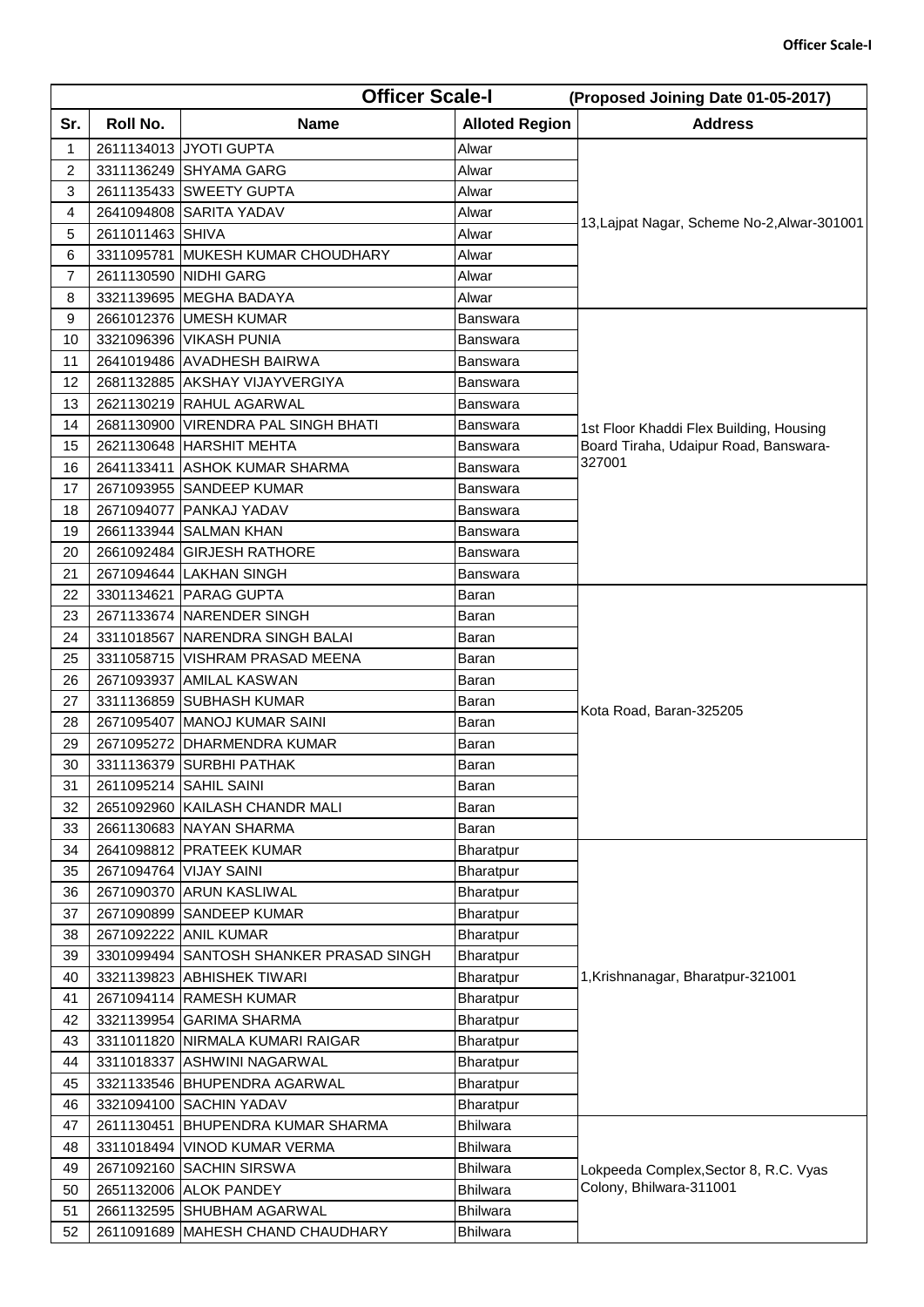| 53  |                    | 3331050822 VIVEK KUMAR          | <b>Bhilwara</b> |                                                                  |
|-----|--------------------|---------------------------------|-----------------|------------------------------------------------------------------|
| 54  |                    | 2601011500 NIDHI KUMARI         | <b>Bhilwara</b> |                                                                  |
| 55  |                    | 2601010701 SHWETA KUMARI        | <b>Bhilwara</b> |                                                                  |
| 56  |                    | 2611134033 SIMARPREET SINGH     | <b>Bhilwara</b> |                                                                  |
| 57  |                    | 2651092514 BHANUPRIYA           | <b>Bhilwara</b> |                                                                  |
| 58  |                    | 3311135837 MOHIT KUMAR SHARMA   | <b>Bhilwara</b> | Lokpeeda Complex, Sector 8, R.C. Vyas<br>Colony, Bhilwara-311001 |
| 59  | 3301093031 PRAVEEN |                                 | <b>Bhilwara</b> |                                                                  |
| 60  |                    | 2671130630 NAVNEET JAIN         | <b>Bhilwara</b> |                                                                  |
| 61  |                    | 3301099031 SACHIN KUMAR         | <b>Bhilwara</b> |                                                                  |
| 62  |                    | 2641137987 NARESH SHARMA        | <b>Bhilwara</b> |                                                                  |
| 63  |                    | 2621130220 SONALI SINGH         | <b>Bhilwara</b> |                                                                  |
| 64  |                    | 2671092827 PRAMOD KUMAR SAINI   | Chittorgarh     |                                                                  |
| 65  |                    | 2631095118 ASHOK KUMAR          | Chittorgarh     |                                                                  |
| 66  |                    | 3311053611 DEEPAK MEENA         | Chittorgarh     |                                                                  |
| 67  | 2671091139 MAM RAJ |                                 | Chittorgarh     |                                                                  |
| 68  |                    | 3321133294 CHETAN KUMAR SHARMA  | Chittorgarh     |                                                                  |
| 69  |                    | 3301099586 GAJENDRA SINGH SAINI | Chittorgarh     | Rajeev Colony, Meera Market, Chittorgarh-                        |
| 70  |                    | 3311136233 DEEPAK VIJAYVARGIYA  | Chittorgarh     | 312001                                                           |
| 71  |                    | 2661132540 MEGHA MITTAL         | Chittorgarh     |                                                                  |
| 72  |                    | 3321096053 NILESH SAHARAN       | Chittorgarh     |                                                                  |
|     |                    |                                 |                 |                                                                  |
| 73  |                    | 3321090750 VISHWJEET SINGH      | Chittorgarh     |                                                                  |
| 74  |                    | 2641135681 DEEPAK KHANDELWAL    | Chittorgarh     |                                                                  |
| 75  | 3311095471         | <b>GUNJAN MALI</b>              | Churu           |                                                                  |
| 76  |                    | 2671092147 SHILPA YADAV         | Churu           |                                                                  |
| 77  |                    | 2671132437 ABHILASHA SHARMA     | Churu           |                                                                  |
| 78  |                    | 2631015475 ARCHANA BHATI        | Churu           |                                                                  |
| 79  |                    | 2631091800 PUSHPA DEVI          | Churu           |                                                                  |
| 80  |                    | 2611091701 ANKUR YADAV          | Churu           | Khemka Bhawan, Station Road, Churu-                              |
| 81  |                    | 2631091266 SUDHA BHAMA          | Churu           | 331001                                                           |
| 82  |                    | 2671010046 SANDEEP BARSIWAL     | Churu           |                                                                  |
| 83  |                    | 2631093664 JASHMEEN KAUR        | Churu           |                                                                  |
| 84  |                    | 2631136743 HEMLATA SAINI        | Churu           |                                                                  |
| 85  |                    | 2601011484 BHARATVEER CHITARA   | Churu           |                                                                  |
| 86  |                    | 2671091673 KRISHNA KUMAR SAINI  | Churu           |                                                                  |
| 87  |                    | 3311136003 SUNIL PARASHAR       | HO              |                                                                  |
| 88  |                    | 3331090963 NAVITA LUNAICH       | HO              |                                                                  |
| 89  |                    | 2641131761 SHRUTI SHARMA        | HO              | Plot No 2343, Near Urban Hat Bazar, Vaishali                     |
| 90  |                    | 3321132552 DEVENDRA KUMAR JAIN  | <b>HO</b>       | Nagar, Ajmer                                                     |
| 91  |                    | 3331090953 KAVITA JAKHAD        | HO              |                                                                  |
| 92  |                    | 3311012110 GAURAV VERMA         | HO              |                                                                  |
| 93  |                    | 2631157429 NIRMAL KUMAR         | Jhunjhunu       |                                                                  |
| 94  |                    | 2631093637 BHUVNESH YADAV       | Jhunjhunu       |                                                                  |
| 95  |                    | 3311095115 RAKESH KUMAR SAINI   | Jhunjhunu       |                                                                  |
| 96  | 2631097588 ANSHU   |                                 | Jhunjhunu       |                                                                  |
| 97  | 2631092129 SUMAN   |                                 | Jhunjhunu       |                                                                  |
| 98  |                    | 2631091747 SAHIL SINGH          | Jhunjhunu       |                                                                  |
| 99  |                    | 2611131999 ANEESH GARG          | Jhunjhunu       |                                                                  |
| 100 |                    | 2631133735 DEEPAK RASSEWAT      | Jhunjhunu       | Mandawa Mor, Jhunjhunu-333001                                    |
| 101 |                    | 2601011464 GAURAV KUMAR         | Jhunjhunu       |                                                                  |
| 102 |                    | 2671094000 NITU KUMARI          | Jhunjhunu       |                                                                  |
| 103 | 3311011907         | <b>DINESH KUMAR DAYAMA</b>      | Jhunjhunu       |                                                                  |
| 104 |                    | 2641135529 SUDHANSHU BANSAL     | Jhunjhunu       |                                                                  |
| 105 |                    | 2641133460 SANJAY PAREEK        | Jhunjhunu       |                                                                  |
| 106 |                    | 3311137323 KAPIL SHARMA         | Jhunjhunu       |                                                                  |
|     |                    |                                 |                 |                                                                  |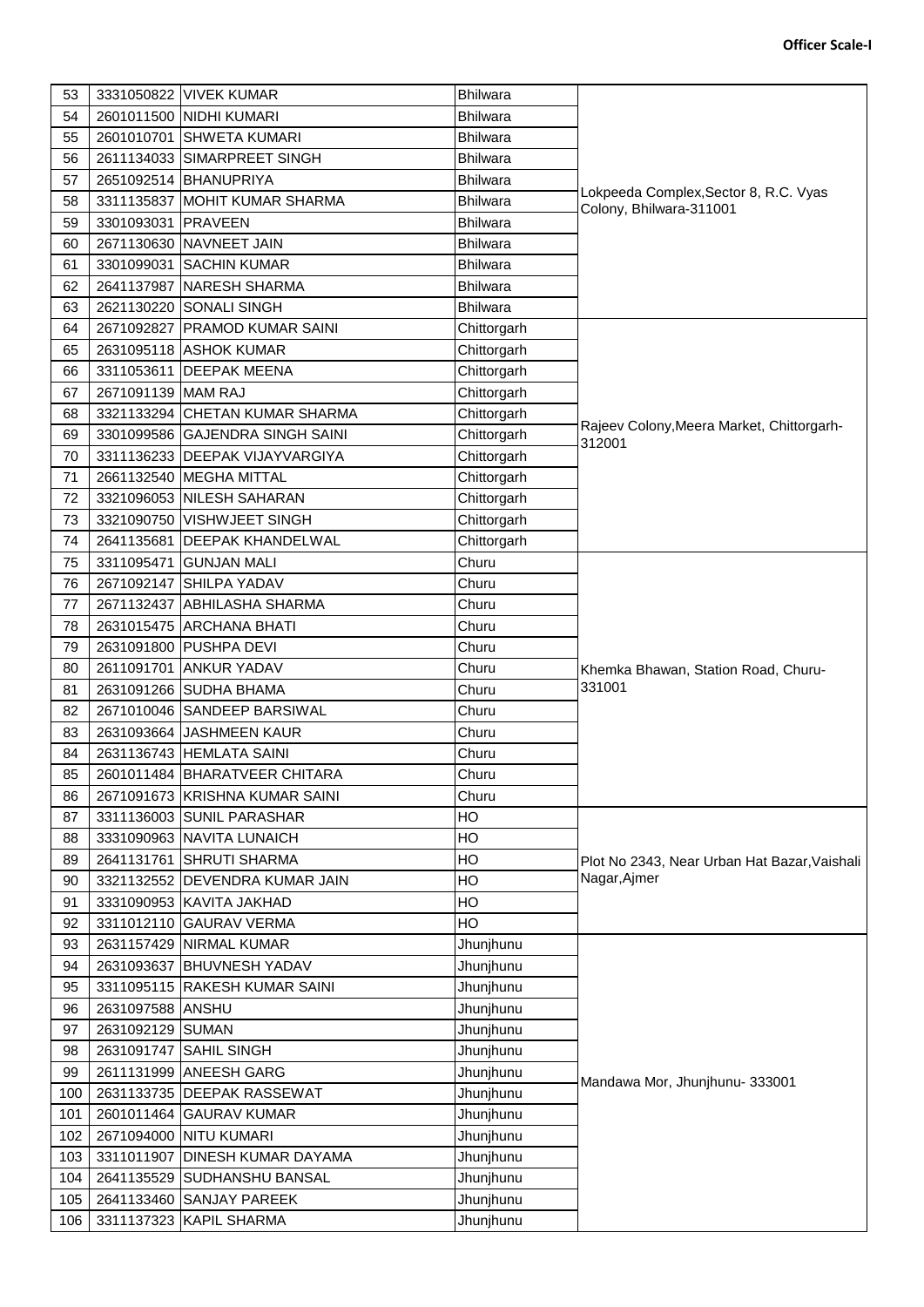| <b>Officer Scale-I</b> |
|------------------------|
|                        |
|                        |

| 107 |                      | 2601010412 DEEKSHANT KAUSHAL MAURYA | Kota          |                                                         |
|-----|----------------------|-------------------------------------|---------------|---------------------------------------------------------|
| 108 |                      | 3301134113 SAURABH BANSAL           | Kota          |                                                         |
| 109 |                      | 3321133208 ABHISHEK AGRAWAL         | Kota          | 9, A-B, Jhalawar Road, Near Chhawani                    |
| 110 |                      | 3301135075 MANEESH KUMAR GOYAL      | Kota          | Flyover, Kota-324007                                    |
| 111 |                      | 2651090282 NAVEEN GEHLOT            | Kota          |                                                         |
| 112 |                      | 2661050590 ANJU LATA MEENA          | Kota          |                                                         |
| 113 |                      | 3331131451 AYUSHMAN SINGH CHAUHAN   | Neem Ka Thana |                                                         |
| 114 |                      | 3321090605 KAVITA CHOUDHARY         | Neem Ka Thana |                                                         |
| 115 |                      | 2611094411 ADITYA KUMAR             | Neem Ka Thana |                                                         |
| 116 |                      | 2611132621 SAURABH JAIN             | Neem Ka Thana |                                                         |
| 117 |                      | 2641054371 PREM PRAKASH DOBWAL      | Neem Ka Thana | Plot No-130, Ward No-15, Near Gaushala,                 |
| 118 |                      | 3321099402 POOJA KUMAWAT            | Neem Ka Thana | Khetri Road, Neem Ka Thana-332713                       |
| 119 | 2631154701 KAMAL JOT |                                     | Neem Ka Thana |                                                         |
| 120 |                      | 2631094141 AMIT GAHLOT              | Neem Ka Thana |                                                         |
| 121 |                      | 2601012517 RITESH KUMAR             | Neem Ka Thana |                                                         |
| 122 |                      | 3321058142 RAKESH KUMAR MEENA       | Neem Ka Thana |                                                         |
| 123 |                      | 2611014831 GIRRAJ PRASAD ATHWAL     | SawaiMadhopur |                                                         |
| 124 |                      | 2671090506 UMESH KUMAR JANGIR       | SawaiMadhopur |                                                         |
| 125 |                      | 2671010063 RAJESH BIYANIYA          | SawaiMadhopur |                                                         |
| 126 |                      | 2601012850 DEEPAK KUMAR PHULWARI    | SawaiMadhopur | 2, Balmandir Colony, Tonk Road,<br>Sawaimadhopur-322001 |
| 127 |                      | 3321139995 ABHISHEK GUPTA           | SawaiMadhopur |                                                         |
| 128 |                      | 2671092247 SURENDRA MOHAN SAINI     | SawaiMadhopur |                                                         |
| 129 |                      | 2641050484 YOGENDRA MEENA           | SawaiMadhopur |                                                         |
| 130 |                      | 3301057838 SUMAN MEENA              | SawaiMadhopur |                                                         |
| 131 |                      | 3301050492 ANKIT MEENA              | SawaiMadhopur |                                                         |
| 132 |                      | 2641052588 HARSHITA BAMANAWAT       | SawaiMadhopur |                                                         |
| 133 |                      | 2681130307 PRIYA BHARDWAJ           | SawaiMadhopur |                                                         |
| 134 |                      | 2671093908 MANISH KUMAR             | SawaiMadhopur |                                                         |
| 135 |                      | 2671091536 SHARDA KUMARI SHESHMA    | Sikar         |                                                         |
| 136 |                      | 2601010813 NAVDEEP SAHWAL           | Sikar         |                                                         |
| 137 |                      | 3331131302 AMIT BABU GUPTA          | Sikar         |                                                         |
| 138 |                      | 2671014437 VIJAY SINGH              | Sikar         |                                                         |
| 139 |                      | 3311011859 HANUMAN SINGH SAWARIYA   | Sikar         |                                                         |
| 140 |                      | 3321133680 USHA SHARMA              | Sikar         |                                                         |
| 141 |                      | 2671094627 RAVI KUMAR GAUR          | Sikar         | Opposite Khatiko Ki Pyau, Fatehpur Road,                |
| 142 | 3321091536 SONU RANI |                                     | Sikar         | Sikar-332001                                            |
| 143 |                      | 2671091847 SUNIL KUMAR JANU         | Sikar         |                                                         |
| 144 |                      | 2641093147 MANISH GOSWAMI           | Sikar         |                                                         |
| 145 |                      | 2611134549 DHARMANSHU PARASHAR      | Sikar         |                                                         |
| 146 |                      | 2641019394 LOKESH MAROTHIYA         | Sikar         |                                                         |
| 147 | 2611133951           | <b>VISHAL KUMAR KALRA</b>           | Sikar         |                                                         |
| 148 |                      | 3321137004 NAVEEN KUMAR GOYAL       | Sikar         |                                                         |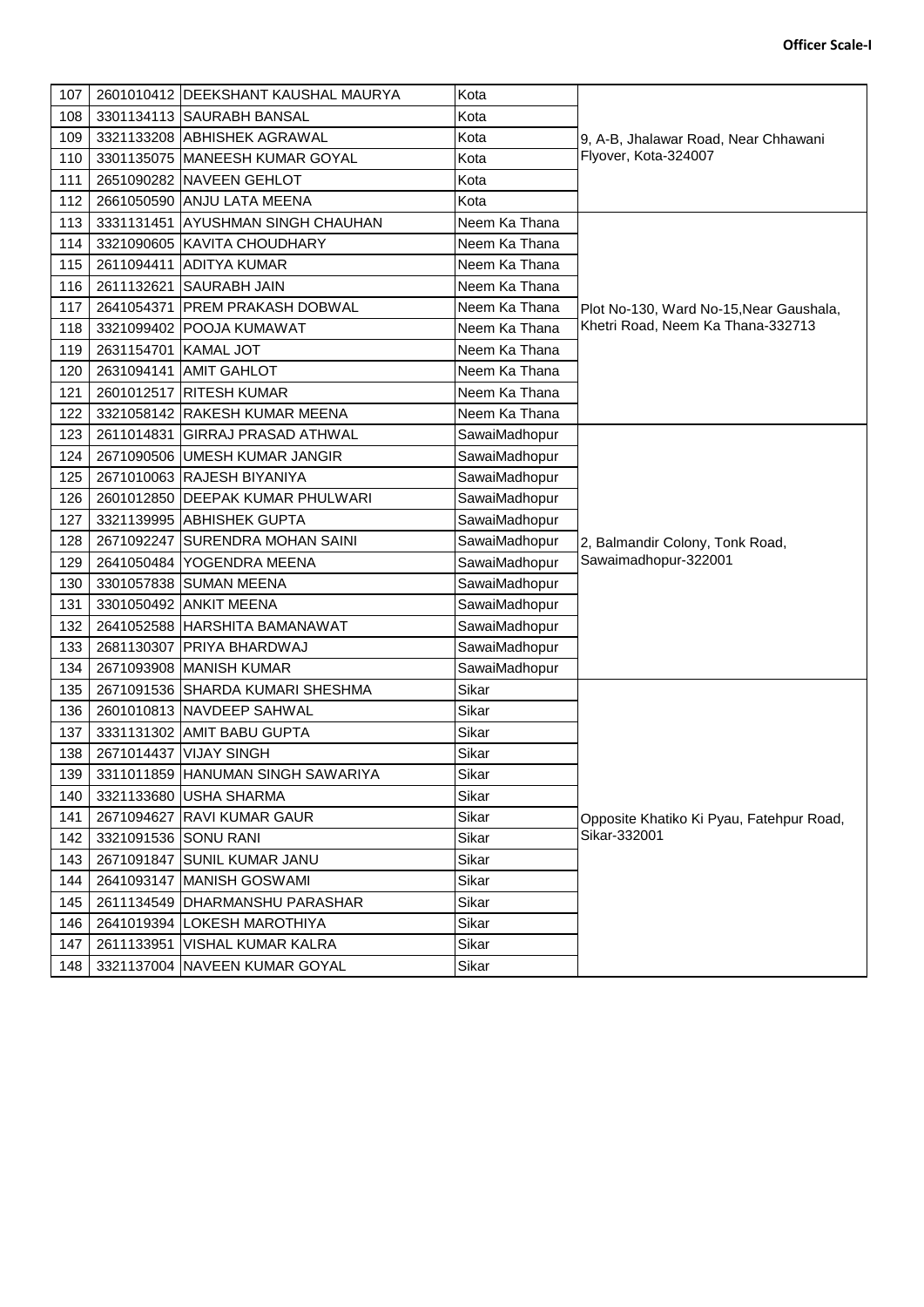|                | <b>Office Assistant (M)</b><br>Proposed Joining Date - 01-05-2017 |                                       |                       |                                         |  |
|----------------|-------------------------------------------------------------------|---------------------------------------|-----------------------|-----------------------------------------|--|
| Sr.            | Roll No.                                                          | <b>Name</b>                           | <b>Alloted Region</b> | <b>Region Address</b>                   |  |
| 1              |                                                                   | 2640747841 DIKSHA MITTAL              | Alwar                 |                                         |  |
| $\overline{c}$ |                                                                   | 2640532689 RITU PRAKASH               | Alwar                 |                                         |  |
| 3              |                                                                   | 2610500748 MANISHA JANGID             | Alwar                 |                                         |  |
| 4              |                                                                   | 2610309028 MANJU KUMARI MEENA         | Alwar                 |                                         |  |
| 5              |                                                                   | 2610302433 NEHA MEENA                 | Alwar                 | 13, Lajpat Nagar, Scheme No-2, Alwar-   |  |
| 6              |                                                                   | 2610711770 JJAI BHARTI SHARMA         | Alwar                 | 301001                                  |  |
| $\overline{7}$ |                                                                   | 2640307932 AJAY KUMAR                 | Alwar                 |                                         |  |
| 8              |                                                                   | 2640717545 BALKRISHNA SHARMA          | Alwar                 |                                         |  |
| 9              |                                                                   | 2640817731 RAJU CHOUDHARY             | Alwar                 |                                         |  |
| 10             |                                                                   | 2640759506 ROHIT KUMAR KHANDELWAL     | Alwar                 |                                         |  |
| 11             |                                                                   | 2640774603 KAPIL DEV CHAUDHARY        | Alwar                 |                                         |  |
| 12             |                                                                   | 2640544150 KARANI SINGH               | Banswara              |                                         |  |
| 13             |                                                                   | 2660104036 VINIT KUMAR SINGHMAR       | <b>Banswara</b>       |                                         |  |
| 14             |                                                                   | 2640140246 ROBIN SINGH GULSHAN        | Banswara              |                                         |  |
| 15             |                                                                   | 2670506659 SOURAV DOTASHRA            | Banswara              |                                         |  |
| 16             |                                                                   | 2640349295 SURESH MEENA               | Banswara              |                                         |  |
| 17             |                                                                   | 2640717610 ABHISHEK SHARMA            | Banswara              |                                         |  |
| 18             |                                                                   | 2680502458 REKHA KUMAWAT              | <b>Banswara</b>       |                                         |  |
| 19             |                                                                   | 2640326261 PUKHRAJ MEENA              | Banswara              |                                         |  |
| 20             |                                                                   | 2650709140 SHUBHAM SHARMA             | Banswara              |                                         |  |
| 21             |                                                                   | 2640537954 SURENDRA SINGH             | Banswara              | 1st Floor Khaddi Flex Building, Housing |  |
| 22             |                                                                   | 2600101506 RAHUL VARIN                | Banswara              | Board Tiraha, Udaipur Road, Banswara-   |  |
| 23             |                                                                   | 2600102301 KAILASH JATAV              | Banswara              | 327001                                  |  |
| 24             |                                                                   | 2600704306 CHANDRA PRAKASH            | Banswara              |                                         |  |
| 25             |                                                                   | 2670509860 PANKAJ KUMAR SONI          | Banswara              |                                         |  |
| 26             |                                                                   | 2600702126 VIPIN PRITIMANI            | Banswara              |                                         |  |
| 27             |                                                                   | 2640532352 SHUBHA KARAN               | Banswara              |                                         |  |
| 28             |                                                                   | 2670512433 ASHISH KUMAR JANGIR        | Banswara              |                                         |  |
| 29             |                                                                   | 2660700765 ANKIT GUPTA                | Banswara              |                                         |  |
| 30             |                                                                   | 2660707683 PRATEEK JAIN               | <b>Banswara</b>       |                                         |  |
| 31             |                                                                   | 2660702315 ABHISHEK MATHUR            | Banswara              |                                         |  |
| 32             |                                                                   | 2600703985 HARISH SHARMA              | Banswara              |                                         |  |
| 33             |                                                                   | 2640723510 RAJIV VIJAY                | Baran                 |                                         |  |
| 34             |                                                                   | 2640362506 BANWARI LAL MEENA          | Baran                 |                                         |  |
| 35             |                                                                   | 2640747416 ASHISH KUMAR JAIN          | Baran                 |                                         |  |
| 36             |                                                                   | 2640301676 BUDDHI PRAKASH MEENA       | Baran                 |                                         |  |
| 37             |                                                                   | 2640747578 KOMAL KUMAR JADAUN         | Baran                 |                                         |  |
| 38             |                                                                   | 2640340841 RAJESH MEENA               | Baran                 |                                         |  |
| 39             |                                                                   | 2640336833 POORAN SINGH MEENA         | Baran                 |                                         |  |
| 40             |                                                                   | 2640349744 ASHOK KUMAR MEENA          | Baran                 |                                         |  |
| 41             |                                                                   | 2640515852 JJITENDRA KUMAR LOVEVANSHI | Baran                 | Kota Road, Baran-325205                 |  |
| 42             |                                                                   | 2640510133 MAYANK SUMAN               | Baran                 |                                         |  |
| 43             |                                                                   | 2640716659 CHETAN KUMAR GOYAL         | Baran                 |                                         |  |
| 44             |                                                                   | 2640302773 NARSEE LAL MEENA           | Baran                 |                                         |  |
| 45             |                                                                   | 2640302334 BHEEM SINGH MEENA          | Baran                 |                                         |  |
| 46             |                                                                   | 2640728602 SANJAY KUMAR GARG          | Baran                 |                                         |  |
| 47             |                                                                   | 2640766235 HITESH SETHI               | Baran                 |                                         |  |
| 48             |                                                                   | 2660105663 ARUN KUMAR MAHAVER         | Baran                 |                                         |  |
| 49             |                                                                   | 2660301849 JAY PRAKASH MEENA          | Baran                 |                                         |  |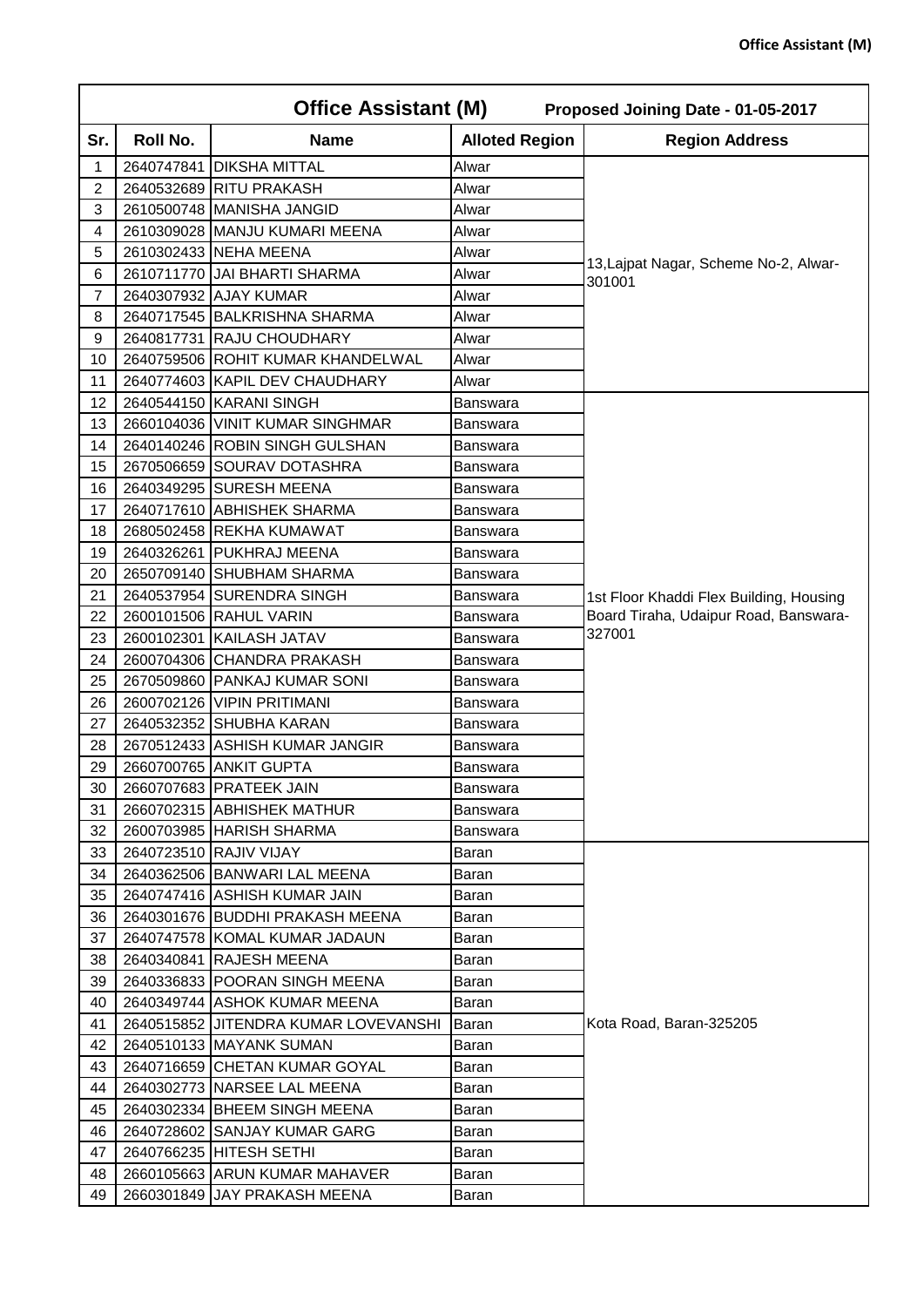| 50  |                    | 2660303411 ARVIND MEENA           | Baran           |                                                     |
|-----|--------------------|-----------------------------------|-----------------|-----------------------------------------------------|
| 51  |                    | 2640729120 YOGESH KUMAR SHARMA    | Baran           |                                                     |
| 52  |                    | 2660304353 KULDEEP MEENA          | Baran           |                                                     |
| 53  |                    | 2640100311 PAVAN KUMAR OLANDIA    | Baran           |                                                     |
| 54  |                    | 2670603697 SUNIL KUMAR SAINI      | Baran           |                                                     |
| 55  |                    | 2660702233 RISHABH PANDAY         | Baran           |                                                     |
| 56  |                    | 2660708993 ANKIT SHARMA           | Baran           |                                                     |
| 57  |                    | 2641511778 SISIR KUMAR NAHAK      | Baran           |                                                     |
| 58  |                    | 2600701399 HEMANT SHARMA          | Baran           | Kota Road, Baran-325205                             |
| 59  |                    | 2640766381 RAJKUMAR GUPTA         | Baran           |                                                     |
| 60  |                    | 2640773042 SURBHI PATHAK          | Baran           |                                                     |
| 61  |                    | 2670507568 MANISH KUMAR SAINI     | Baran           |                                                     |
| 62  |                    | 2640134919 MANISH BADGOTYA        | Baran           |                                                     |
| 63  |                    | 2640125018 SANDEEP KADAYALA       | Baran           |                                                     |
| 64  |                    | 2670505838 AMIT KUMAR             | Baran           |                                                     |
| 65  |                    | 2660300306 RAKESH MEENA           | Baran           |                                                     |
| 66  |                    | 2640314615 NEERAJ KUMAR MEENA     | Bharatpur       |                                                     |
| 67  |                    | 2640711454 NEHA GUPTA             | Bharatpur       |                                                     |
| 68  |                    | 2640711618 SHANU GOYAL            | Bharatpur       | 1, Krishnanagar, Bharatpur-321001                   |
| 69  |                    | 2640320125 LALITA MEENA           | Bharatpur       |                                                     |
| 70  |                    | 2640112841 SONAM KUMARI           | Bharatpur       |                                                     |
| 71  |                    | 2640753498 NARESH KUMAR GUPTA     | Bhilwara        |                                                     |
| 72  |                    | 2650502947 MAHENDRA TAK           | <b>Bhilwara</b> |                                                     |
| 73  |                    | 2640520802 RAJENDRA CHOUDHARY     | Bhilwara        |                                                     |
| 74  |                    | 2650100802 VIJENDRA KUMAR         | Bhilwara        |                                                     |
| 75  |                    | 2650105992 HIMANSHU CHOUHAN       | Bhilwara        |                                                     |
| 76  |                    | 2640717235 YASHASVI DUBEY         | Bhilwara        |                                                     |
| 77  |                    | 2650501788 CHARU BADGUJAR         | Bhilwara        |                                                     |
| 78  |                    | 2640558852 VIVEK SAINI            | Bhilwara        |                                                     |
| 79  |                    | 2650502331 DEEPA RAM              | <b>Bhilwara</b> |                                                     |
| 80  | 2650507538 GOVIND  |                                   | Bhilwara        |                                                     |
| 81  |                    | 2640705577 VIKASH AGARWAL         | <b>Bhilwara</b> |                                                     |
| 82  |                    | 2640565067 RAHUL ACHRA            | <b>Bhilwara</b> | Lokpeeda Complex, Sector 8, R.C. Vyas               |
| 83  |                    | 2640302730 ANITA MEENA            | <b>Bhilwara</b> | Colony, Bhilwara-311001                             |
| 84  |                    | 2640342420 MANOJ KUMAR MEENA      | Bhilwara        |                                                     |
| 85  | 2600104126 URVASHI |                                   | <b>Bhilwara</b> |                                                     |
| 86  |                    | 2640350668 RAJESH KUMAR MEENA     | Bhilwara        |                                                     |
| 87  |                    | 2620700707 KOMAL SHARMA           | Bhilwara        |                                                     |
| 88  |                    | 2600100057 SHWETA KUMARI          | <b>Bhilwara</b> |                                                     |
| 89  |                    | 2600705049 ANJALI JAIN            | <b>Bhilwara</b> |                                                     |
| 90  |                    | 2640112156 SUNIL KUMAR BAIRWA     | Bhilwara        |                                                     |
| 91  |                    | 2640148961 VIKASH KUMAR BUNKER    | Bhilwara        |                                                     |
| 92  |                    | 2640139429 SANJAY KUMAR BAIRWA    | <b>Bhilwara</b> |                                                     |
| 93  |                    | 2610509294 AMIT PRAJAPAT          | Bhilwara        |                                                     |
| 94  |                    | 2640346166 PREM RAJ MEENA         | Bhilwara        |                                                     |
| 95  |                    | 2640527806 TARA CHAND CHHIPEE     | Chitorgarh      |                                                     |
| 96  |                    | 2640773802 DAMODAR JAYASWAL       | Chitorgarh      |                                                     |
| 97  |                    | 2641554355 VIKAS VYAS             | Chitorgarh      |                                                     |
| 98  |                    | 2640145983 LOKESH MAROTHIYA       | Chitorgarh      |                                                     |
| 99  |                    | 2640704564 SHAILENDRA KUMAR GOYAL | Chitorgarh      | Rajeev Colony, Meera Market, Chittorgarh-<br>312001 |
| 100 |                    | 2640509775 GAURAV YADAV           | Chitorgarh      |                                                     |
| 101 |                    | 2640722691 LAVESH KUMAR           | Chitorgarh      |                                                     |
| 102 |                    | 2640722278 AKSHAY SHARMA          | Chitorgarh      |                                                     |
|     |                    |                                   |                 |                                                     |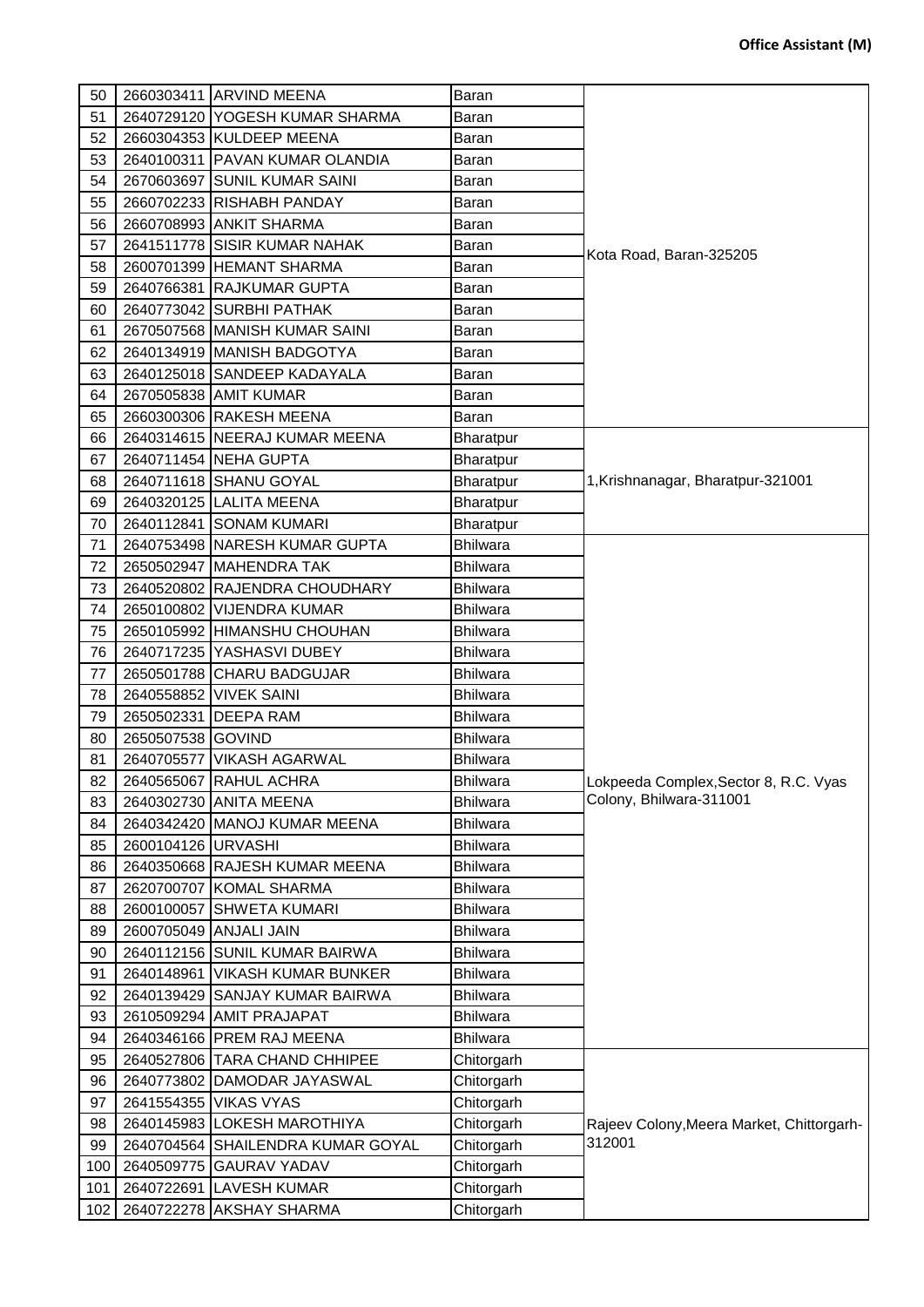| 103 |                        | 2640717524 GOVIND KUMAR GUPTA     | Chitorgarh |                                                              |
|-----|------------------------|-----------------------------------|------------|--------------------------------------------------------------|
| 104 |                        | 2660807749 AKSHAY KUMAR ASSAWA    | Chitorgarh |                                                              |
| 105 |                        | 2640503591 BHUPENDRA KUMAR BHAT   | Chitorgarh |                                                              |
| 106 |                        | 2640745374 MOHAN SHARMA           | Chitorgarh |                                                              |
| 107 |                        | 2640528192 NARESH RATHOR          | Chitorgarh |                                                              |
| 108 |                        | 2640154936 DEEPAK GOYAL           | Chitorgarh | Rajeev Colony, Meera Market, Chittorgarh-                    |
| 109 |                        | 2660508119 ABHISHEK SONI          | Chitorgarh | 312001                                                       |
| 110 |                        | 2640363729 MAHENDRA MEENA         | Chitorgarh |                                                              |
| 111 |                        | 2640520982 SURENDRA CHOUDHARY     | Chitorgarh |                                                              |
| 112 |                        | 2640738257 HOMESH GUPTA           | Chitorgarh |                                                              |
| 113 |                        | 2660302629 RADHESHYAM MEENA       | Chitorgarh |                                                              |
| 114 |                        | 2640357356 BHUPESH KUMAR MEENA    | Chitorgarh |                                                              |
| 115 |                        | 2640161254 PAWAN POONIA           | Churu      |                                                              |
| 116 |                        | 2670506484 UMESH KUMAR BHAMU      | Churu      |                                                              |
| 117 |                        | 2670506454 SANDEEP KUMAR          | Churu      |                                                              |
| 118 |                        | 2670700894 JAIPRAKASH MASKARA     | Churu      | Khemka Bhawan, Station Road, Churu-                          |
| 119 |                        | 2670509141 RITU TUNWAL            | Churu      | 331001                                                       |
| 120 | 2630700775 REENA       |                                   | Churu      |                                                              |
| 121 | 2670104285             | <b>AMIT VERMA</b>                 | Churu      |                                                              |
| 122 | 2640532951 SAKSHI      |                                   | Churu      |                                                              |
| 123 |                        | 2600703944 MINAL UDAWAT           | HO         | Plot No 2343, Near Urban Hat Bazar,                          |
| 124 |                        | 2600100469 KAVITA BAROLIYA        | HO         | Vaishali Nagar, Ajmer                                        |
| 125 | 2610502760 SAHIL SAINI |                                   | Jhunjhunu  |                                                              |
| 126 |                        | 2610708320 YASH KHANDELWAL        | Jhunjhunu  |                                                              |
| 127 |                        | 2610706395 BHUPENDRA GUPTA        | Jhunjhunu  |                                                              |
| 128 |                        | 2610705231 NAVEEN GUPTA           | Jhunjhunu  |                                                              |
| 129 |                        | 2670100984 ANAND PRAKASH SAMARIYA | Jhunjhunu  |                                                              |
| 130 |                        | 2670307212 RAVI KUMAR MEENA       | Jhunjhunu  |                                                              |
| 131 |                        | 2670501606 RAKESH KUMAR KRISHNIA  | Jhunjhunu  |                                                              |
| 132 |                        | 2670308030 RANJANA MEENA          | Jhunjhunu  |                                                              |
| 133 |                        | 2640106785 GAUTAM MEGHWAL         | Jhunjhunu  |                                                              |
| 134 |                        | 2630105898 VIKRAM KUMAR           | Jhunjhunu  |                                                              |
| 135 | 2630511731             | <b>GURPYAR SINGH</b>              | Jhunjhunu  |                                                              |
| 136 | 2630511638 JAYVEER     |                                   | Jhunjhunu  |                                                              |
| 137 |                        | 2630504199 GOTAM KUMAR KULHARI    | Jhunjhunu  | Mandawa Mor, Jhunjhunu-333001                                |
| 138 |                        | 2670502229 DEEPAK SONI            | Jhunjhunu  |                                                              |
| 139 |                        | 2640515422 PRADEEP KUMAR PUNIA    | Jhunjhunu  |                                                              |
| 140 |                        | 2670510843 MUKESH KUMAR JANGIR    | Jhunjhunu  |                                                              |
| 141 |                        | 2670700848 DIPESH PARASHAR        | Jhunjhunu  |                                                              |
| 142 |                        | 2630104040 NITESH KUMAR           | Jhunjhunu  |                                                              |
| 143 |                        | 2640532135 BHUPENDRA VERMA        | Jhunjhunu  |                                                              |
| 144 |                        | 2670504872 RAMCHANDRA SAINI       | Jhunjhunu  |                                                              |
| 145 |                        | 2610805385 MANVIR SINGH           | Jhunjhunu  |                                                              |
| 146 | 2670508709 KOMAL       |                                   | Jhunjhunu  |                                                              |
| 147 |                        | 2671307876 RAKESH KUMAR           | Jhunjhunu  |                                                              |
| 148 |                        | 2640154545 RAJESH KUMAR AMBESH    | Jhunjhunu  |                                                              |
| 149 |                        | 2671311149 SANWAR MAL MITHARWAL   | Jhunjhunu  |                                                              |
| 150 | 2610303747             | <b>SHUBHAM KUMAR</b>              | Kota       |                                                              |
| 151 | 2670106134             | VEDPRAKASH                        | Kota       |                                                              |
| 152 |                        | 2670104302 ANIL KUMAR             | Kota       | 9, A-B, Jhalawar Road, Near Chhawani<br>Flyover, Kota-324007 |
| 153 |                        | 2640350844 NAVEEN KUMAR MEENA     | Kota       |                                                              |
| 154 |                        | 2640532628 SACHIN KUMAR SHARMA    | Kota       |                                                              |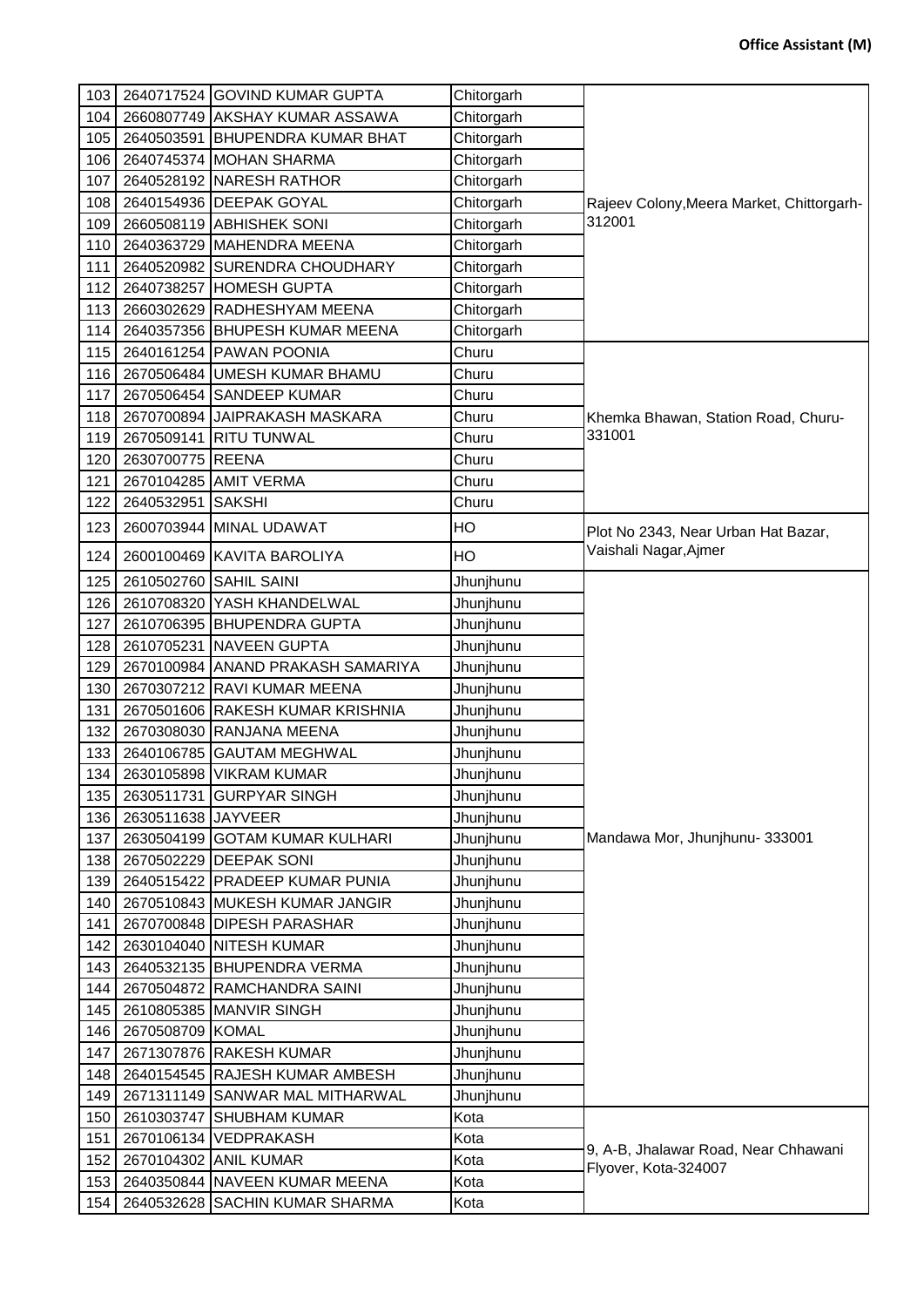| 155              |                       | 2660708952 NEHA GOUTTAM          | Kota          |                                          |
|------------------|-----------------------|----------------------------------|---------------|------------------------------------------|
| 156              |                       | 2640528171 KULDEEP SINGH         | Kota          |                                          |
| 157              | 2670507235 AMIT       |                                  | Kota          |                                          |
| 158              |                       | 2640760488 SAURABH JOSHI         | Kota          |                                          |
| 159              |                       | 2640139645 SMITA SINGH           | Kota          |                                          |
| 160              |                       | 2640754247 ASHISH KAUSHIK        | Kota          |                                          |
| 161              |                       | 2640823607 SANTOSH GOYAL         | Kota          | 9, A-B, Jhalawar Road, Near Chhawani     |
| 162              | 2640146091 SUNNY      |                                  | Kota          | Flyover, Kota-324007                     |
| 163              |                       | 2670505663 MUKESH KUMAR          | Kota          |                                          |
| 164              |                       | 2610105404 RAJESH KUMAR          | Kota          |                                          |
| 165              |                       | 2640106368 RAJENDRA KUMAR BAIRWA | Kota          |                                          |
| 166              | 2640728671            | <b>RAVI KUMAR GARG</b>           | Kota          |                                          |
| 167              |                       | 2640161587 DEV KUMAR MAHAWAR     | Kota          |                                          |
| 168              |                       | 2640301690 SANGEETA MEENA        | Kota          |                                          |
| 169              |                       | 2670706863 PIYUSH INDORIA        | Neem Ka Thana |                                          |
| 170              |                       | 2670503028 NISHANT SAINI         | Neem Ka Thana |                                          |
| 171              |                       | 2670503138 MOHIT KARWASARA       | Neem Ka Thana |                                          |
| 172              |                       | 2670800936 SAJJAN KUMAR          | Neem Ka Thana |                                          |
| 173              |                       | 2670504716 SUNIL KUMAR SAINI     | Neem Ka Thana |                                          |
| 174              |                       | 2640504056 MAHESH KUMAR          | Neem Ka Thana |                                          |
| 175              | 2640527585            | <b>VINOD KUMAR</b>               | Neem Ka Thana | Plot No-130, Ward No-15, Near Gaushala,  |
| 176              |                       | 2640543719 AJAY KUMAR            | Neem Ka Thana | Khetri Road, Neem Ka Thana-332713        |
| 177              | 2640515542 RAM LAL    |                                  | Neem Ka Thana |                                          |
| 178              | 2640747808 ABHINAV    |                                  | Neem Ka Thana |                                          |
| 179              | 2670107041            | <b>JAIPAL VARMA</b>              | Neem Ka Thana |                                          |
| 180              |                       | 2641354344 NEERAJ JHAJHARIA      | Neem Ka Thana |                                          |
| 181              |                       | 2611310384 RAJESH YADAV          | Neem Ka Thana |                                          |
| 182              |                       | 2630510512 ANAND KUMAR YADAV     | Neem Ka Thana |                                          |
| 183              |                       | 2640161974 MUKESH KUMAR BAIRWA   | Sawaimadhopur |                                          |
| 184              |                       | 2640350339 MANISHA MEENA         | Sawaimadhopur |                                          |
| 185              |                       | 2640331161 RAJU MEENA            | Sawaimadhopur |                                          |
| 186              |                       | 2640313298 ANJU MEENA            | Sawaimadhopur | 2, Balmandir Colony, Tonk Road,          |
|                  |                       | 187 2640723438 EKTA SHARMA       |               | Sawaimadhopur-322001                     |
|                  |                       |                                  | Sawaimadhopur |                                          |
| 188              |                       | 2640155306 HIMANI MAHAWAR        | Sawaimadhopur |                                          |
|                  |                       | 189   2640106855   SWATI CHEDWAL | Sawaimadhopur |                                          |
| 190              |                       | 2640728849 NIKHIL KUMAR JAIN     | Sikar         |                                          |
| 191              |                       | 2640503262 SANDEEP SAINI         | Sikar         |                                          |
| 192              |                       | 2670701765 SANDEEP SHARMA        | Sikar         |                                          |
| 193              | 2640527812 ABHISHEK   |                                  | Sikar         |                                          |
| 194              |                       | 2640766534 DEEPAK BHARDWAJ       | Sikar         |                                          |
|                  |                       | 195   2640527267   MS PRIYANKA   | Sikar         |                                          |
|                  |                       | 196   2640524084   BALKRISHAN    | Sikar         |                                          |
| 197              |                       | 2640503782 PAWAN OLA             | Sikar         |                                          |
| 198              | 2640537271 KULDEEP    |                                  | Sikar         | Opposite Khatiko Ki Pyau, Fatehpur Road, |
| 199 <sup>°</sup> | 2630505199 SARASWTI   |                                  | Sikar         | Sikar-332001                             |
| 200              |                       | 2640148597 PRADEEP SINGH         | Sikar         |                                          |
| 201              |                       | 2640647915 SURESH KUMAR          | Sikar         |                                          |
| 202              | 2640705237 PAYAL JAIN |                                  | Sikar         |                                          |
| 203              |                       | 2640739098 ANIL GUPTA            | Sikar         |                                          |
| 204              |                       | 2640509952 MEENA CHOUDHARY       | Sikar         |                                          |
| 205              |                       | 2670504913 DEEPTI POONIA         | Sikar         |                                          |
| 206              |                       | 2640722613 NITIN KUMAR           | Sikar         |                                          |
| 207              |                       | 2670310431 PARUL MEENA           | Sikar         |                                          |